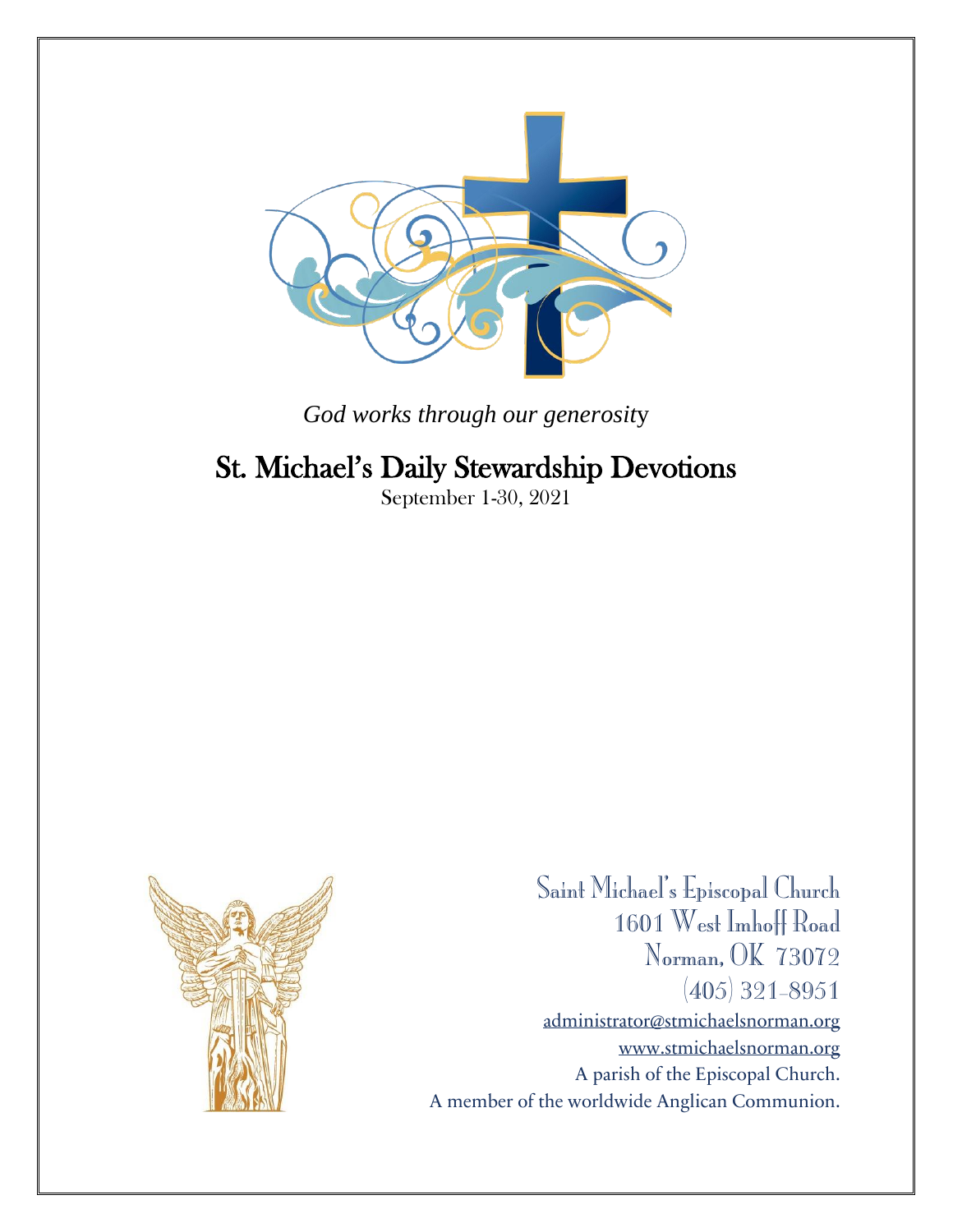# St. Michael's Daily Stewardship Devotions

September 1-30, 2021 *God works through our generosit*y

Dear Friends,

You are holding St. Michael's Stewardship Devotional written to help us prepare for this year's Stewardship Pledge drive. As with so many churches this year, the pandemic has presented St. Michael's with uncertainty. Our worship is strong again, and our attendance increases weekly. Our ministries are in order, and we are again reaching out to our community. We praise God for these blessings. The greatest vulnerability of St. Michael's is financial. It is of great importance that the each of us prayerfully considers our offerings to the 2022 Pledge Drive. Our thanks to the members of St. Michael's who wrote devotions. May the words of God, along with the thoughts and prayers of your friends at St. Michael's, encourage your gifts this pledge season.

In Christ,

Revid Dawn

The Rev'd Dr. Dawn Enderwood Interim Rector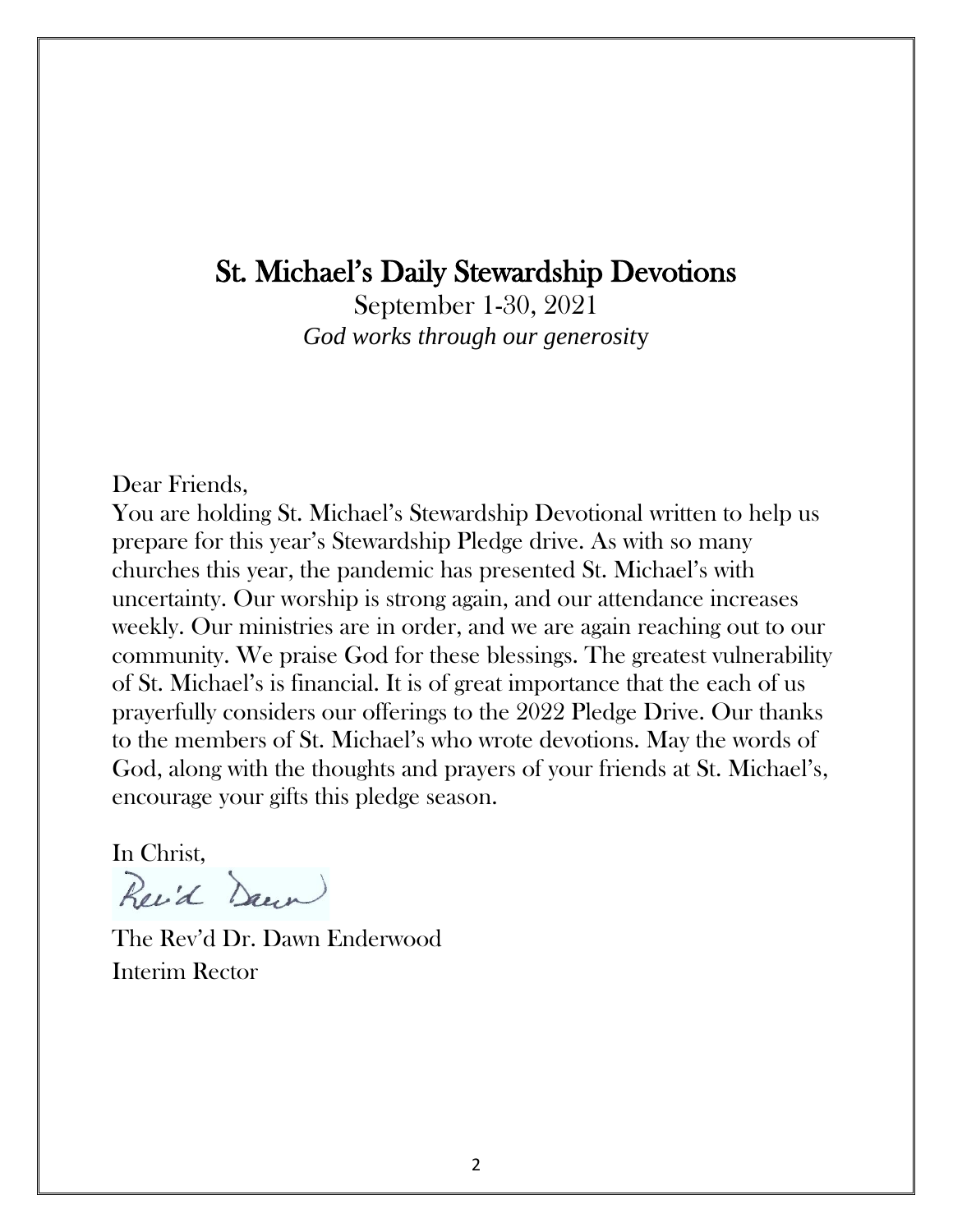The people of Israel gave in abundance the first fruits of grain, wine, oil, honey, and of all the produce of the field; and they brought in abundantly the tithe of everything. 2 Chronicles 31:5

As we look towards the season of bringing in the harvest, with the abundance of fruits of grain, new wine, oil, honey and of all the produce of the field, we must remember that a portion of the first and best harvest is to be brought as a tithe God. We give it to the house of God – the Church – and it should be done so generously, freely, and with a right heart.

Gracious God, we offer hearty thanks and praise the ground and gathering of its fruits and all other blessings through Jesus Christ, Amen.

Nelson Dent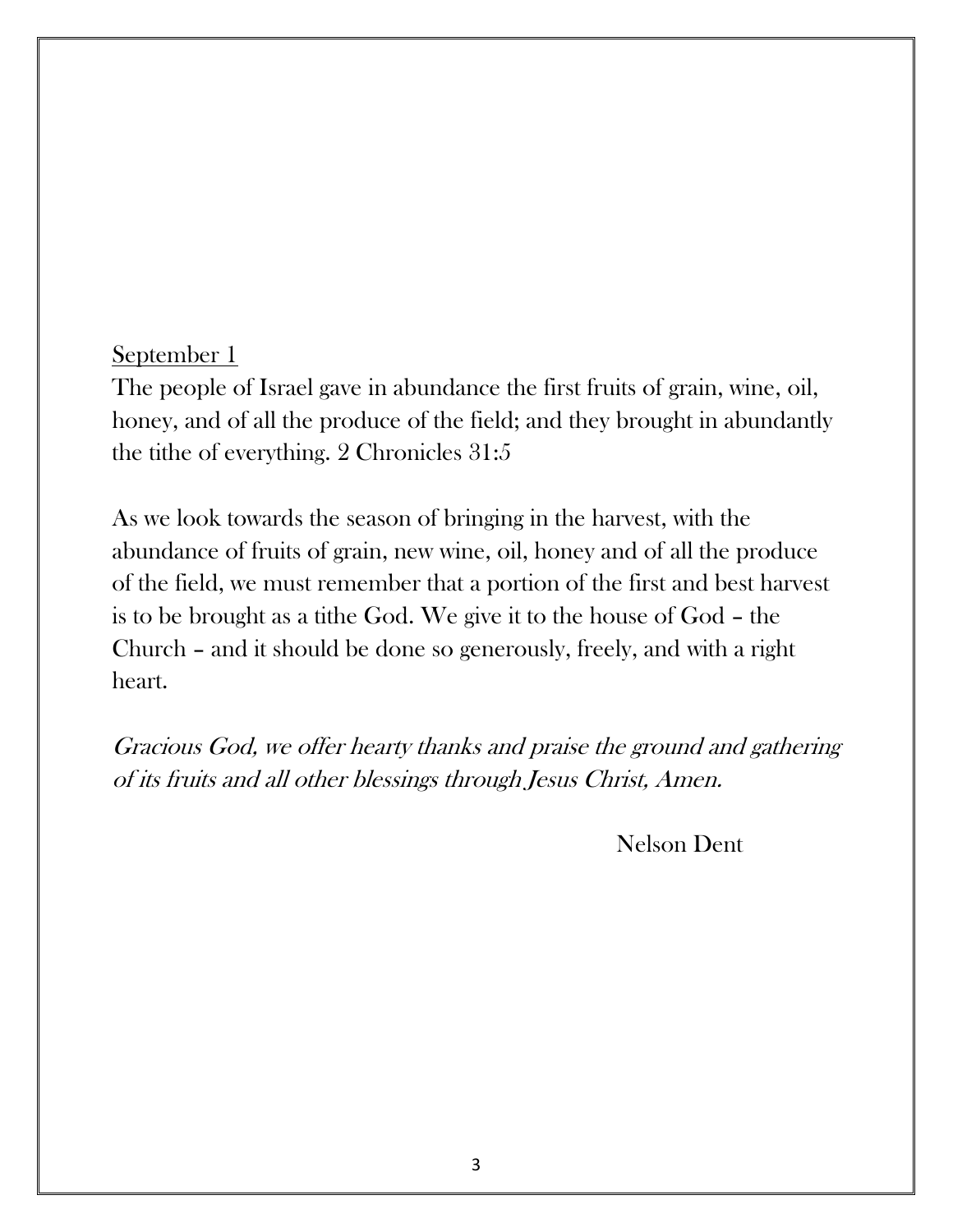Each of you must give as you have made up your mind, not reluctantly or under compulsion, for God loves a cheerful giver. 2 Corinthians 9:7

How often do we drive by a person standing in the hot sun holding a sign that says, "HUNGRY PLEASE HELP." Quite often, yes? Admittedly, I am somewhat reluctant to offer cash. I do keep water in my car, which I offer. When I offer the water, I feel okay—cheerful, almost. When I drive by offering nothing, my heart is always somewhat crushed. Likewise, when we offer our gifts to God, our hearts are lighter. When we withhold, our hearts tighten.

Generous God, you have given us all we have, including the opportunities to be generous. Open our hearts this stewardship season and encourage our cheerful generosity. Amen.

Rev'd Dawn Enderwood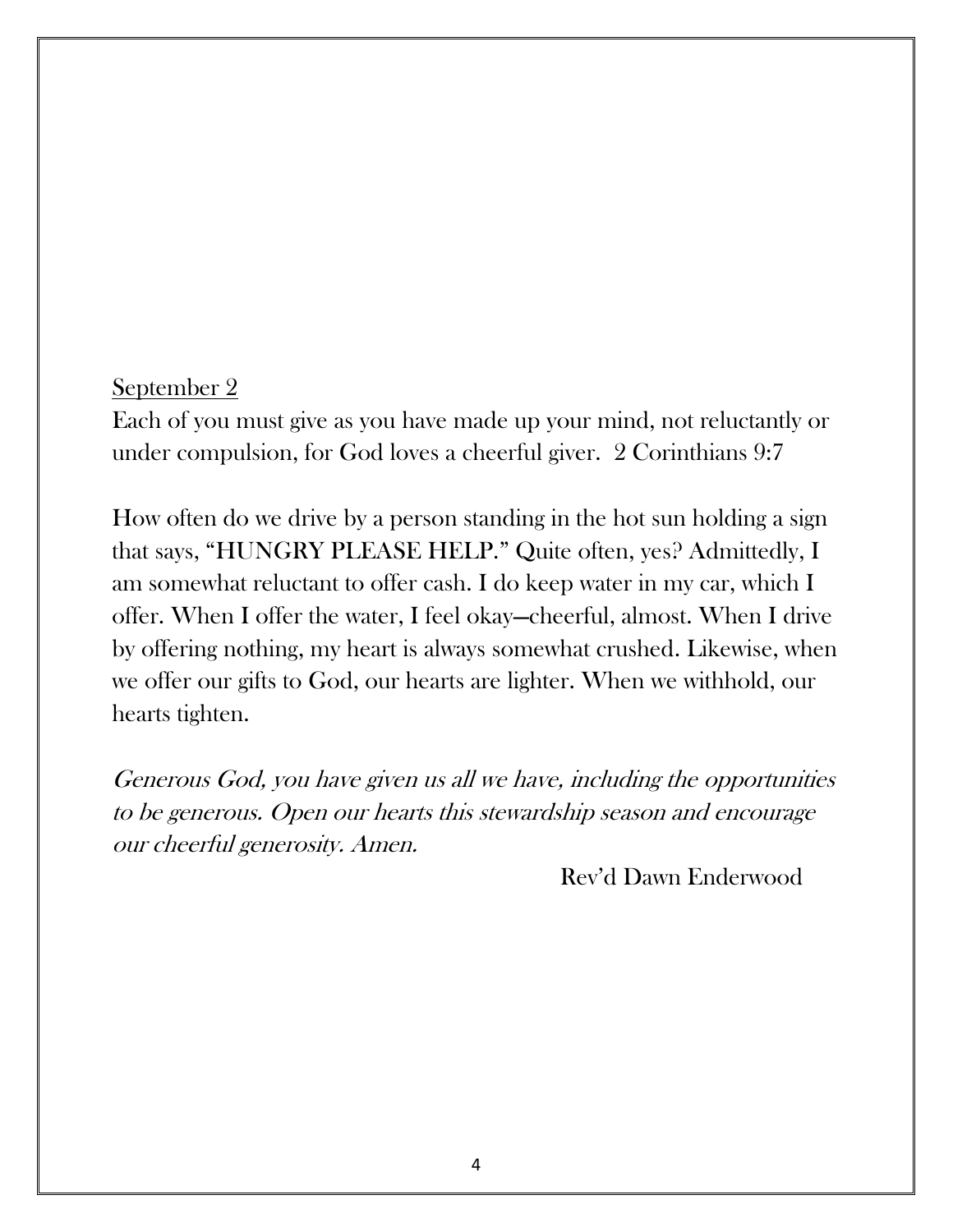## September 3 I give you thanks, O Lord, with my whole heart; before the gods I sing your praise. Psalm 138:1

Giving thanks is not always easy. Sometimes the world is coming down on us and there seems nothing for which to be thankful. It is at those times we must look beyond our current circumstances and see there are things for which to be thankful.

I have an app on my phone that lets me daily write down three things for which I am thankful. On the days when I am having difficulties, I scroll through this list and am reminded of all for which I am thankful. St. Michael's often appears on that list—its people, its programs, its very being.

Gracious God, you have given me so much to be thankful for. I thank you for all the opportunities that St. Michael's gives me to love and serve you. Help me to always do your will and help me to live in gratitude to your grace. Amen.

Deacon Ann Murray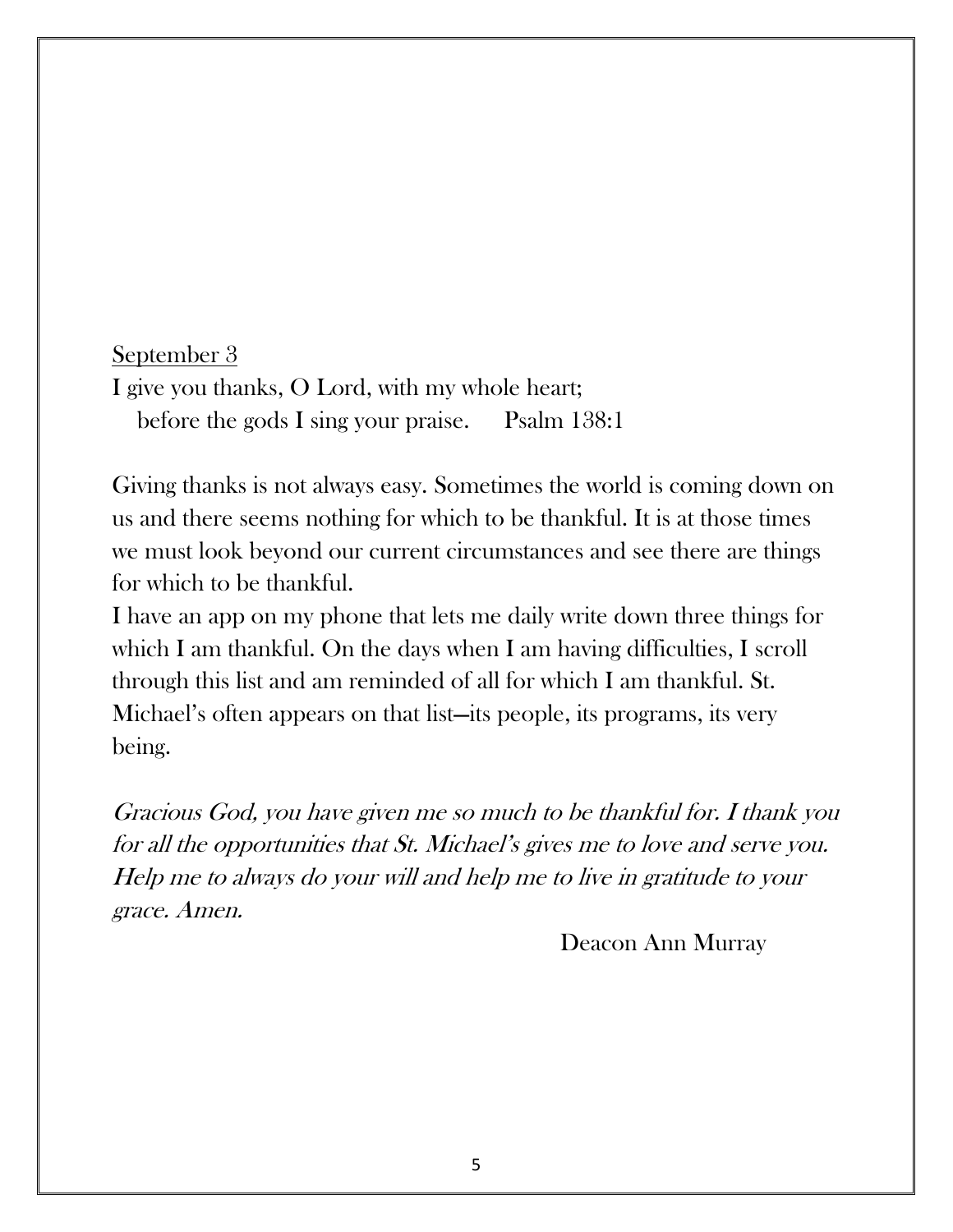If anyone has the world's goods and sees his brother in need, yet closes his heart against him, how does God's love abide in him? 1 John 3:17

God's love compels us to love--to love God, to love ourselves, and to generously love one another. In 1 John 3:17, we read that if we close our hearts against a brother in need, love does not abide in us. Love compels a heart open to giving and sharing.

God leads St. Michael's to be a church blessed with love, blessed with giving and blessed with open- hearted sharing.

Loving god, we pray that St. Michael's may go forward dedicated to love. We pray that we may have the courage to hold fast to the spirit of generosity and sharing. Amen.

Suzette McDowell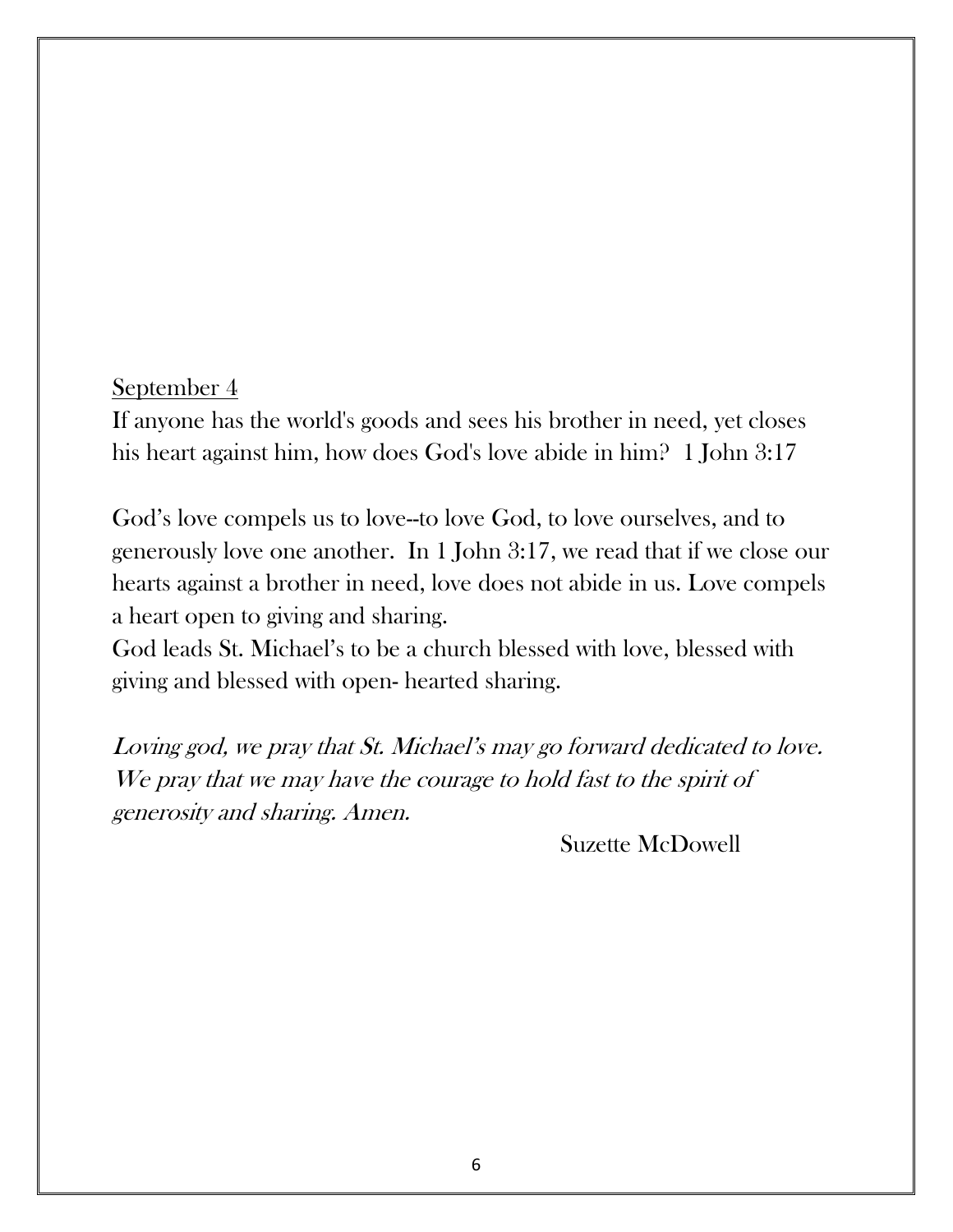September 5 Give us this day our daily bread. Matthew 6:11

All things come from God. This line from the prayer the Lord taught us is—or should be—a reminder to all Christians that everything, even "our daily bread," comes not from our own efforts but ultimately from the grace of God. It is idolatry to believe otherwise and to place our trust only in our own skills and efforts. God has created us as social creatures to live in communities and work through those communities to bring about the kingdom of God on earth.

Dear Lord, please help us to remember that it is only through your grace that we have whatever skills and fortunes we individually possess and help us know the best way to express our thanks is in sharing the fruits of these unearned gifts with our community of St Michael's Church and others in ways that further your purposes for humankind and for all creation. Amen.

John Hartley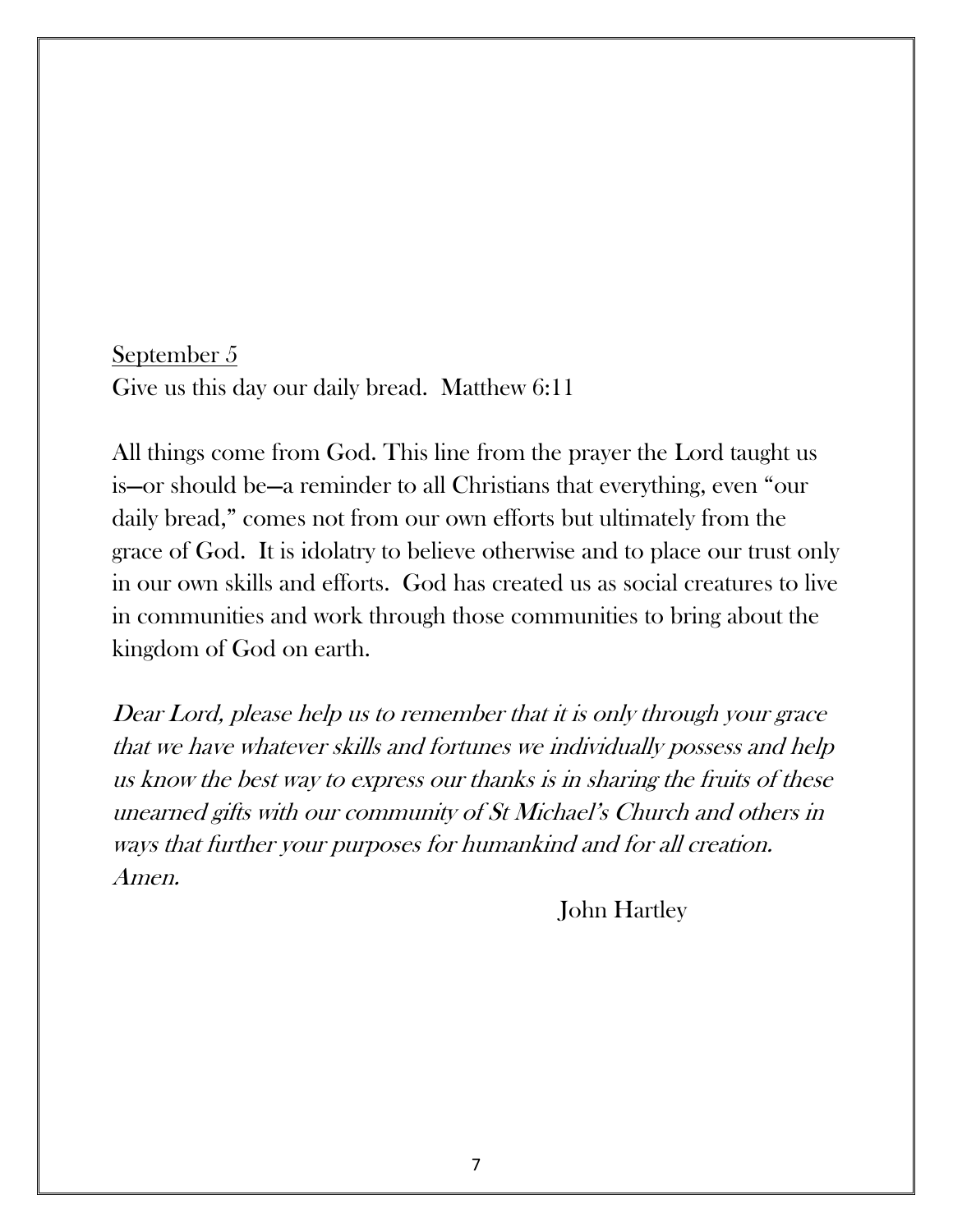You will be enriched in every way for your great generosity, which will produce thanksgiving to God through us. 2 Corinthians 9:11

Did you read that correctly? Paul says here that God will give you riches for the express purpose of creating in you the ability to be generous – and not just sometimes, but on every occasion that arises. God wants us to be very cognizant of the needs of those around us, so that we can utilize the riches God has given us – in material wealth certainly, but also in every other sort of richness we have received – to bless others. And then, those who have been the recipients of our generosity, which was made possible by God's generosity to us, will themselves praise God for being the recipients of God's generosity, working through us. In this way, everyone who benefits from generosity (and all generosity comes from God) responds with joy and gladness and is moved by the Spirit of generosity to give so that others will also have the opportunity to be generous. It's a beautiful cycle!

God of plenty, we have been recipients of so many blessings through you – things asked for and things we received simply because we live in this time and place, where blessings seem to abound. Nothing we have belongs to us. We have been given so that we may give. May we always remember to give thanks to you for all your gifts, and then remember that our duty is to give to others, so that they to may experience your generosity and give thanks anew. Through Jesus, your Christ, whom you gave to us that he might be a sacrifice to redeem our own lives. Amen. Jeremy Wance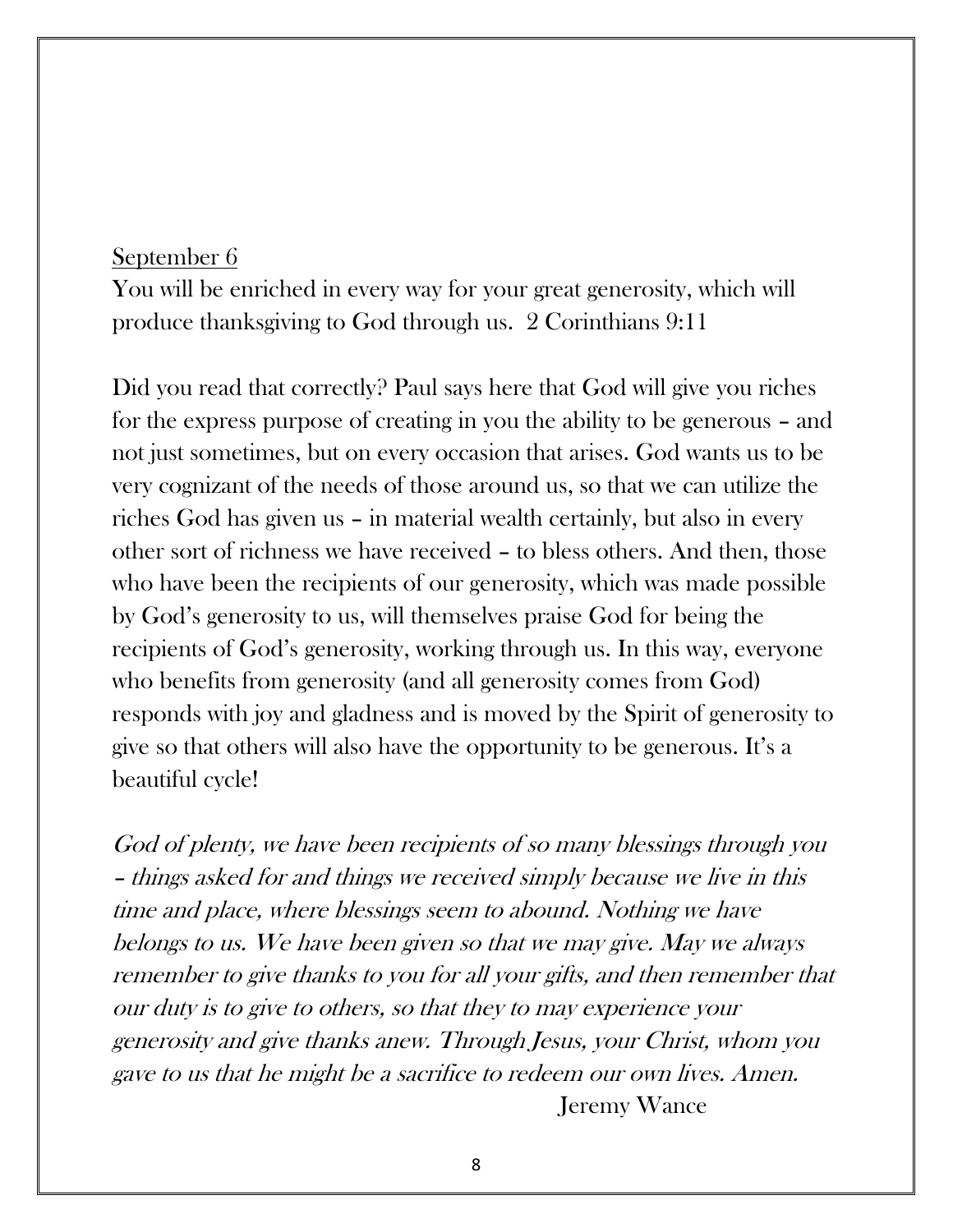September 7 Honor the Lord with your wealth and with the [first fruits](https://get.tithe.ly/blog/first-fruit) of all your produce. Proverbs 3:9

God wants us to share our blessings with others and especially those in need. God desires that we enjoy giving of ourselves and God blesses us as we share with others. He will bless us abundantly when we give abundantly.

Lord, open our hearts so we give generously in response to God's abundant gifts to us. Amen.

Don Kelley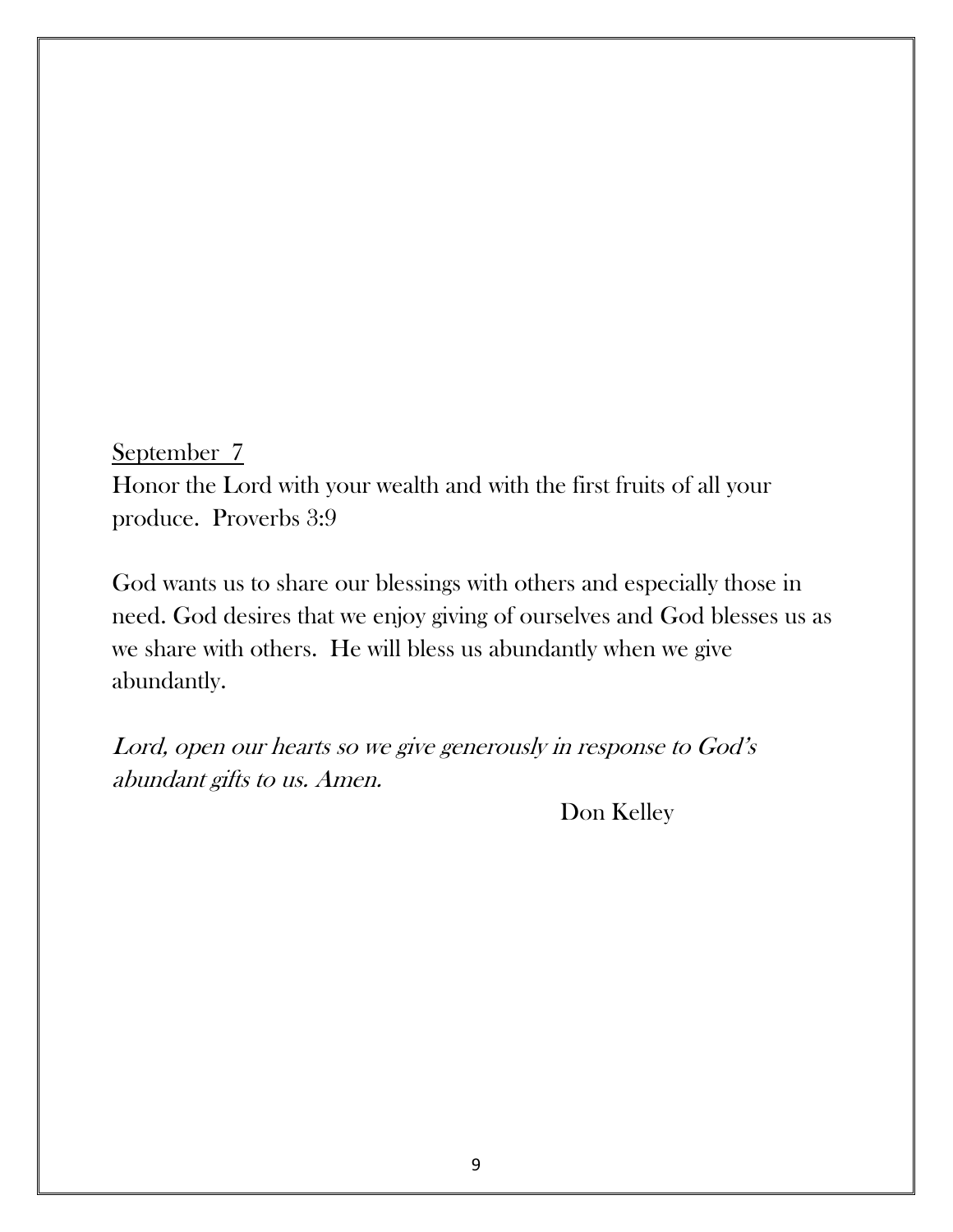September 8 You shall be my people, and I will be your God.

We have many things that we can allow to become our god—our jobs, our things, our ideologies. We are reminded by Jeremiah that there is only one, true God. God has assented to be our God and has accepted us as God's people. Jeremiah 30:22

Jesus sacrificed his life so that we could become God's people. Sacrifice is not easy. What can I sacrifice for the benefit of St. Michael's? This could be time, talent, or money.

Holy God, you are my God. Show me, one of your people, how I can love and serve you through St. Michael's. Take all of me and use it in your service. Amen.

Deacon Ann Murray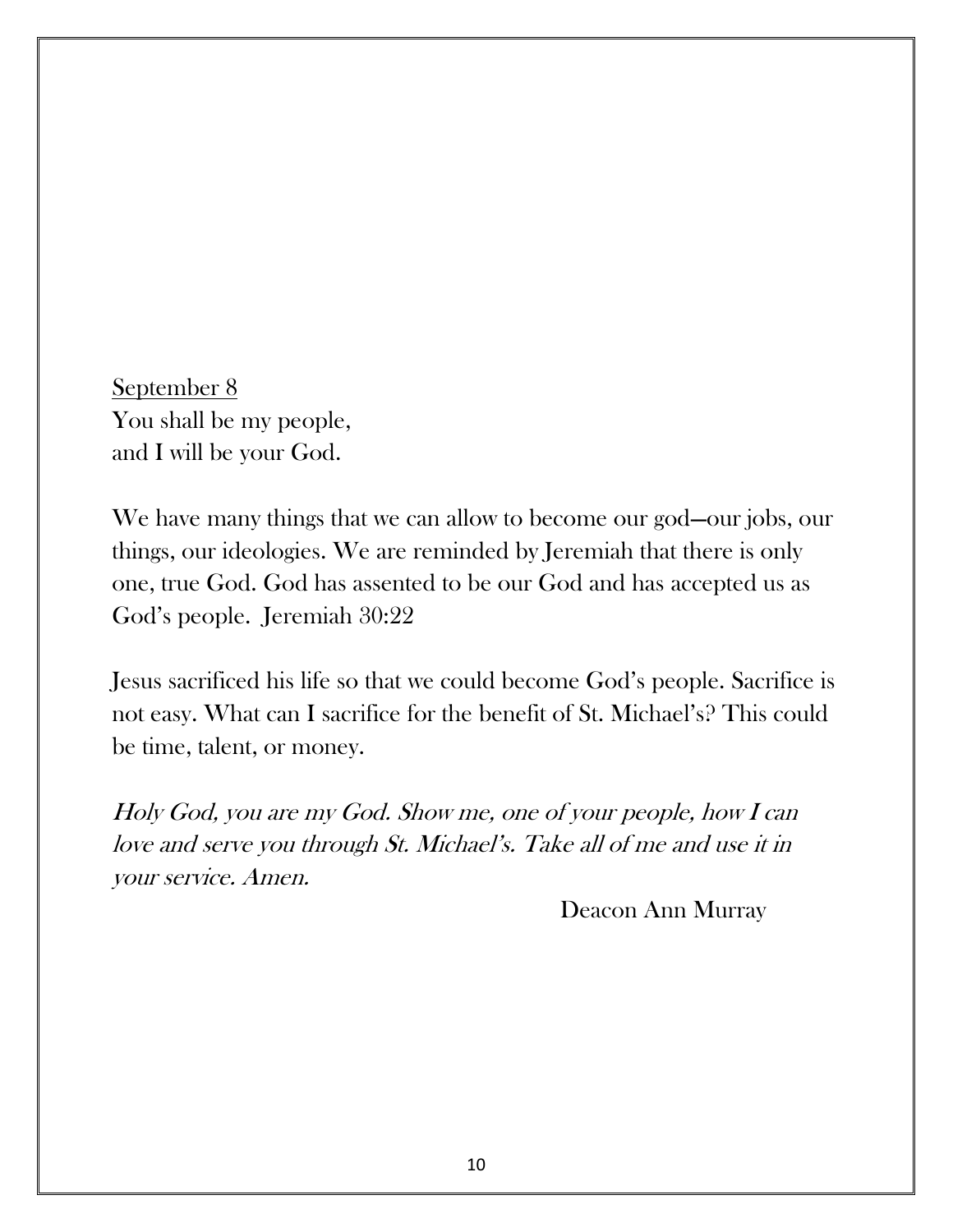I was hungry and you gave me food, I was thirsty and you gave me something to drink, I was a stranger and you welcomed me. Matthew 25:35

People come to St. Michael's church for many different reasons. Many are looking for something. Some hunger for knowledge or understanding. Some come to quench a desire for meaning or a sustaining flow of the spirit. Some just want to feel a part, needed, or comforted by others. Other come to offer a kind word, a blessing to others, or the comfort knowing that you are not alone. At one time in my life, I have felt all of these emotions. Join me.

Dear Lord, please continue to bless me with your life-giving gifts. Never let me forget the sacrifice you made to provide me all that I need to live. Help me to accept all that you have given me and guide me to be a light to others to help them find what they are looking for. Amen.

Brandt Cassidy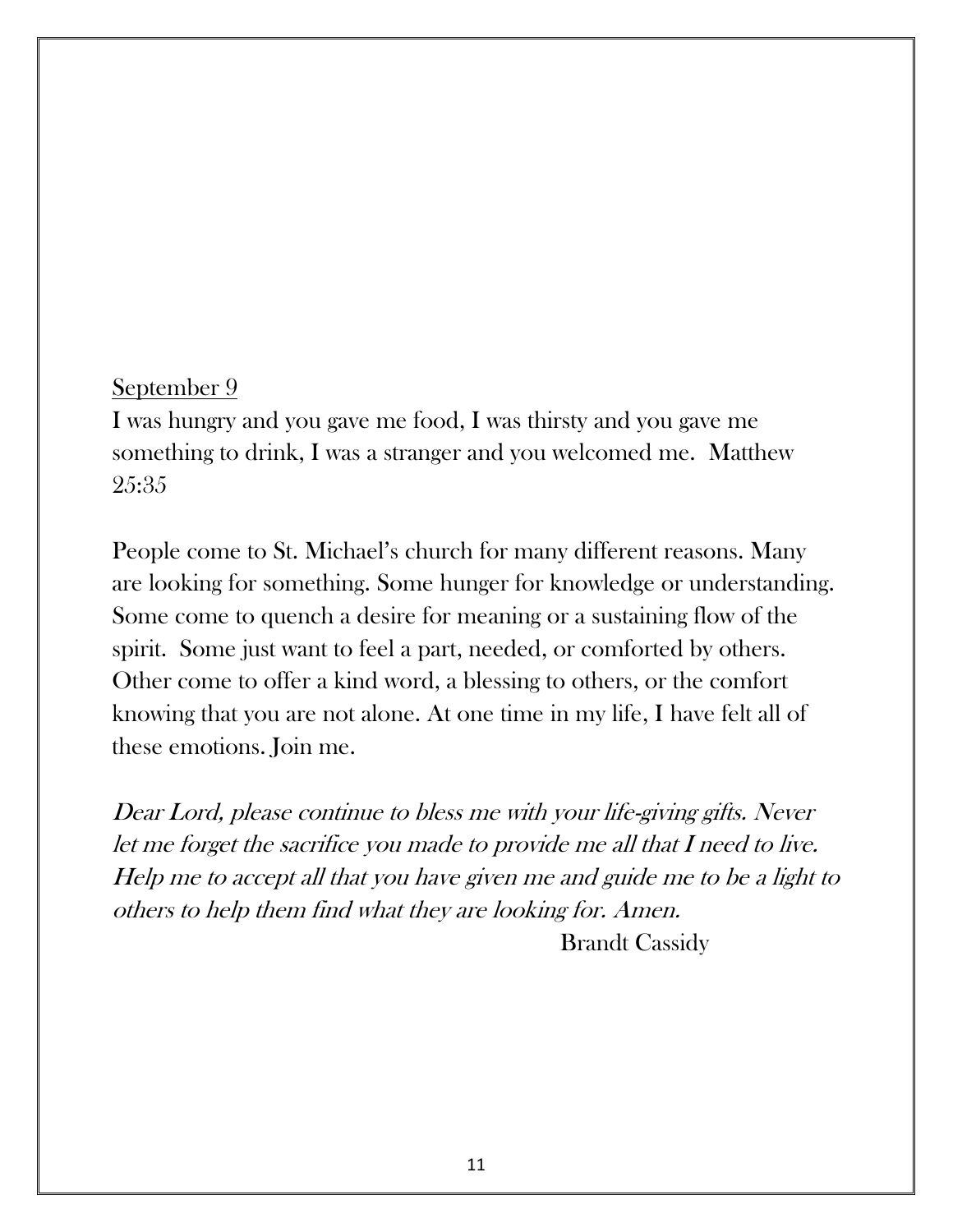If your enemies are hungry, give them bread to eat; and if they are thirsty, give them water to drink. Proverbs 25:21

Boy howdy, these verses are challenging! I don't know about you, but my first reaction when I see an enemy who is thirsty or hungry is *not* to go make sure they have a nice refreshing beverage, nor am I moved to run to the kitchen to make them a nice sandwich. Why don't I immediately react with generosity? Well, it's because I am human. I am imperfect. Yes, I was created in God's image, but I was not given a perfect heart and a perfect spirit. For this reason, I have many challenges as I go through life. Ways that I *must* grow, if I am to honor my Creator; if I am to follow the pattern Christ gave us; if I am to listen to the Holy Spirit as she works in my life and in my heart. And, without drawing on other scriptural passages in this collection, I have to consider the way in which I respond to my enemies. Do I grunt at them, hand them an apple and a bottle of water, and then make myself scarce? No, I should realize that God has sent them to me *as a gift* so that I can practice serving them the way Christ served his disciples. Do their metaphorical feet need washing? If so, I need to run get a metaphorical bucket of water. Do they need a coat? I've got one in the closet. Do they have a wound? I need to extend healing to them. What happens then? Well, if God is working on me by giving me an enemy to bless, then I must trust that God is working on *them* by sending me to bless them, instead of reacting the way we might expect enemies to act when they come face-to-face in difficult situations. Even our enemies are given to us as a blessing if we are seeing the challenge correctly.

God of provision, you have looked with pity and compassion on me in my need, and have provided beyond what I knew to ask. Help me to extend your blessing to everyone around me – most especially, to those that I may not want to serve with gladness. Give my spirit the ears to hear your Spirit in all my doings. Amen.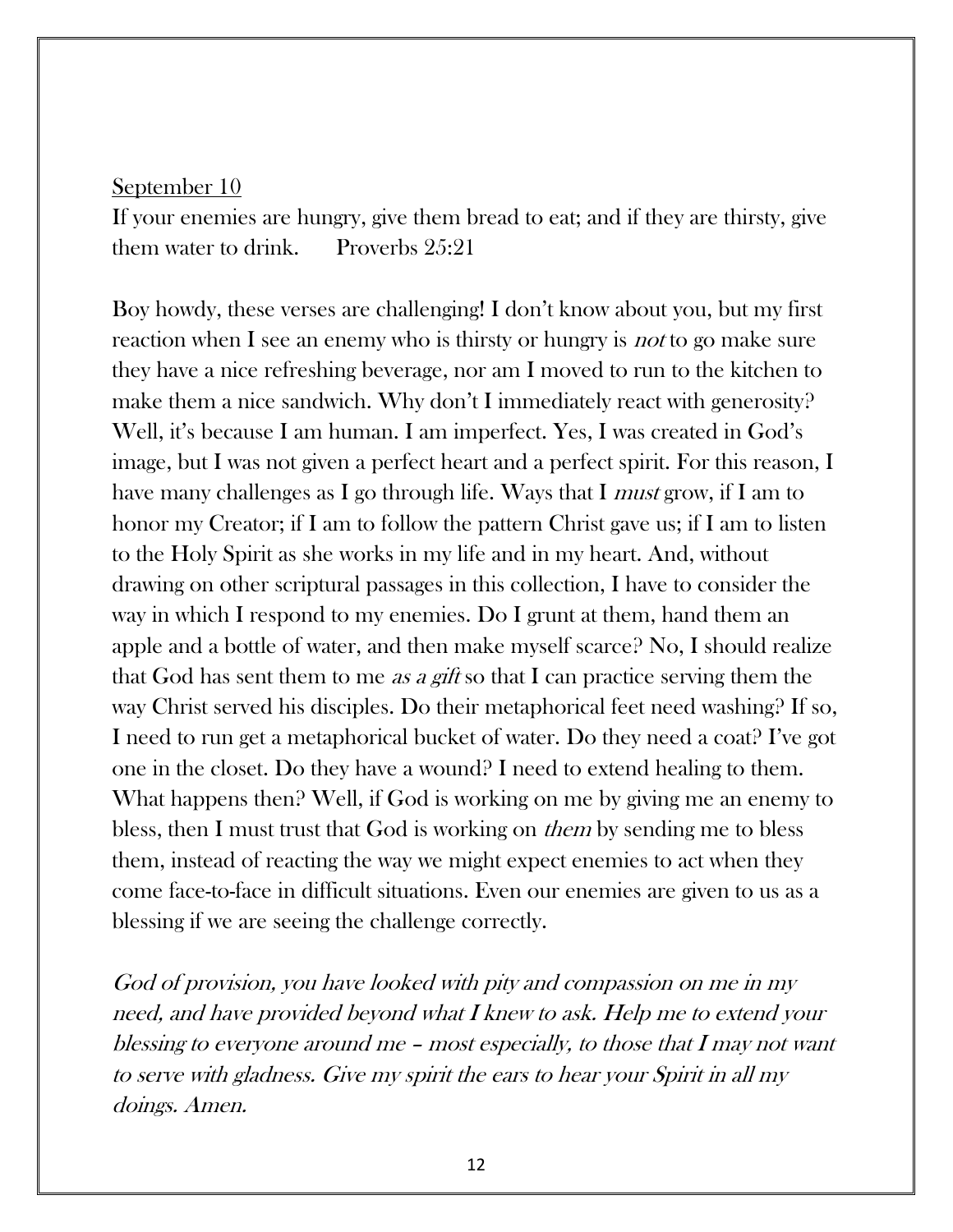Jeremy Wance

September 11

We glorify God by our obedience to the confession of the gospel of Christ and by the generosity of our sharing with them and with all others. 2 Corinthians 9:13

We glorify God by our obedience to the confession of the gospel of Christ and by sharing generously with all others.

Dear Lord, I am so blessed by all you provide for me. I have enough when I think I don't. Fill me with the ability to give more, to do more and be more for the Glory of God our Father and for St. Michael's. Amen. Debi Kelley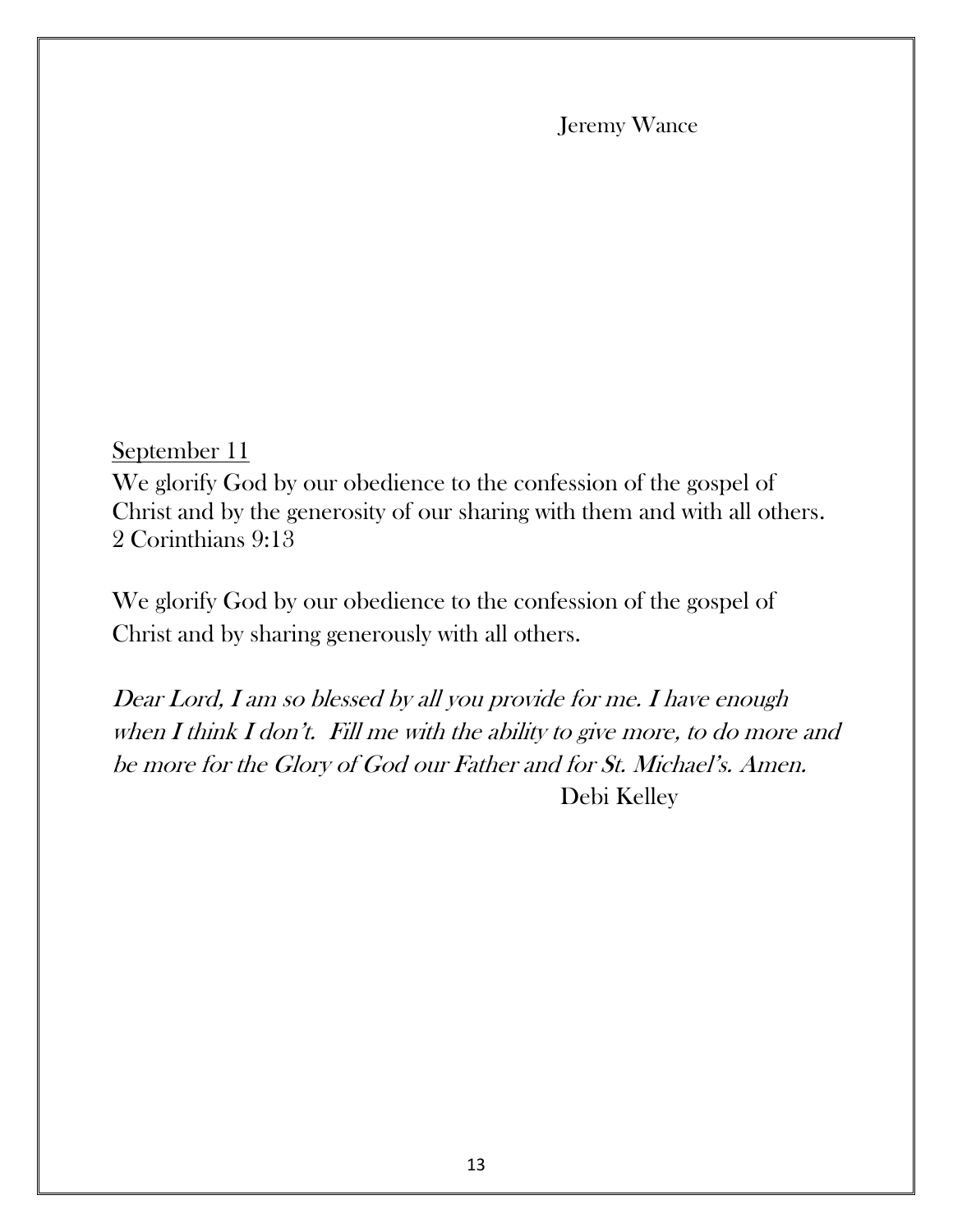God is able to provide you with every blessing in abundance, so that by always having enough of everything, you may share abundantly in every good work. 2 Corinthians 9:8

God has provided our community of faith with many blessings. We have many things which we can share. We share of our abundance to maintain our surroundings, to fill each other spiritually, and to reach out to our community so that all may share in God's gifts.

St. Michael's future is full of the Holy Spirit leading us in our individual ministries. We provide financial support from our abundance and spiritual support from our time and talent. While focusing on St. Michael's future, we will give to thank God for our abundance.

Heavenly Father, we thank you for the many blessings which you have provided to us. We will share those blessings with our community of St. Michael's and all your people during this time of stewardship. Let us share abundantly with those in need those gifts which you have given us. Amen.

Amy Gardner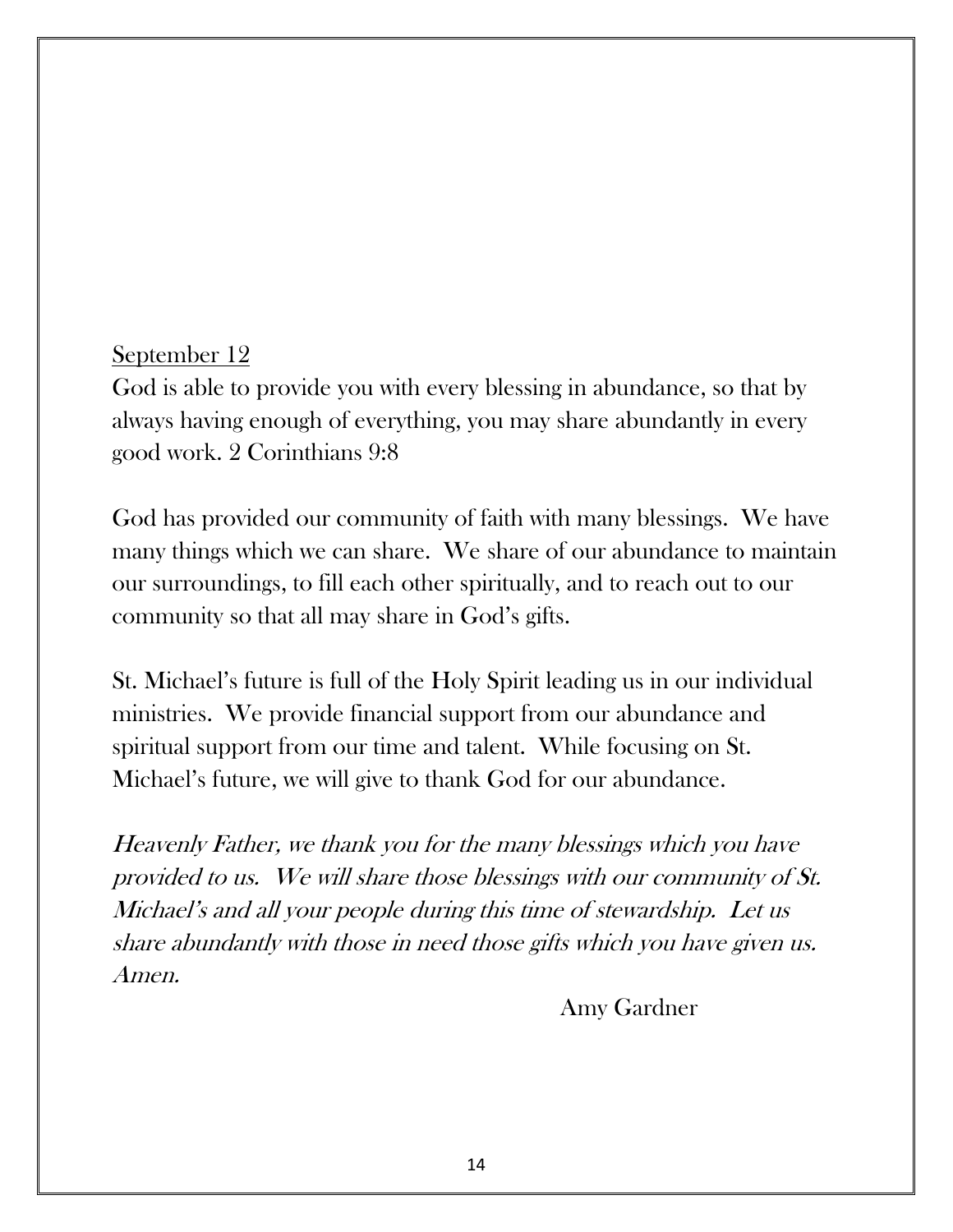In everything do to others as you would have them do to you; for this is the law and the prophets. Matthew 7:12

In everything, therefore, treat people the same way you want them to treat you, for this is the Law and the Prophets. "Do unto others what you would have them do unto you." In our own Christian life, we should not simply be an absence of evil but the presence of what is good - for the benefit of others and to St. Michael's.

Almighty God, let us to walk in spirit and truth and to love as Christ loved us, so that whatever we do in word or deed we do all to the glory of God so that the life of Christ is reflected in every part of our living. Amen.

Nelson Dent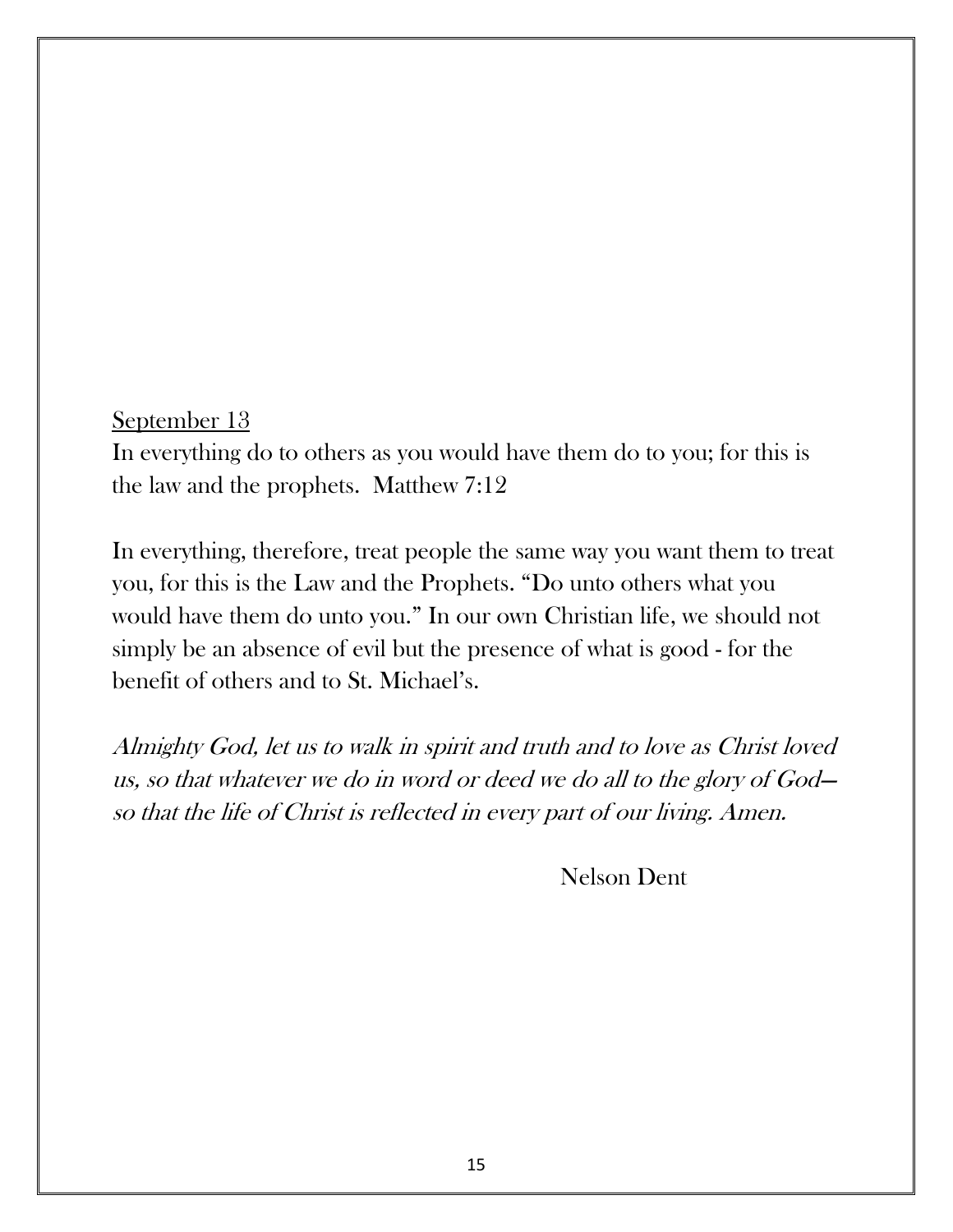If there is among you anyone in need, a member of your community in any of your towns within the land that the Lord your God is giving you, do not be hard-hearted or tight-fisted toward your needy neighbor. Deuteronomy 15:7

When I was almost five years old, my father died unexpectedly. My mother was not only grieving for the loss of her husband but how to take care of her three children. The Episcopal Church we attended took us under their wings and embodied this passage.

The love and support we received from the church showed me how Jesus is ever present in our world. This passage resounded in my heart since the community of faith where we worshipped was NOT hard-hearted or tightfisted. Giving back to the church comes in many forms—time, talent, and treasure. All of us working together can accomplish anything.

Thank you, Jesus, for your love and commandment to love others as our neighbors. May we strive daily to do your work in the world and within our church. Amen.

Kathy Rodrigues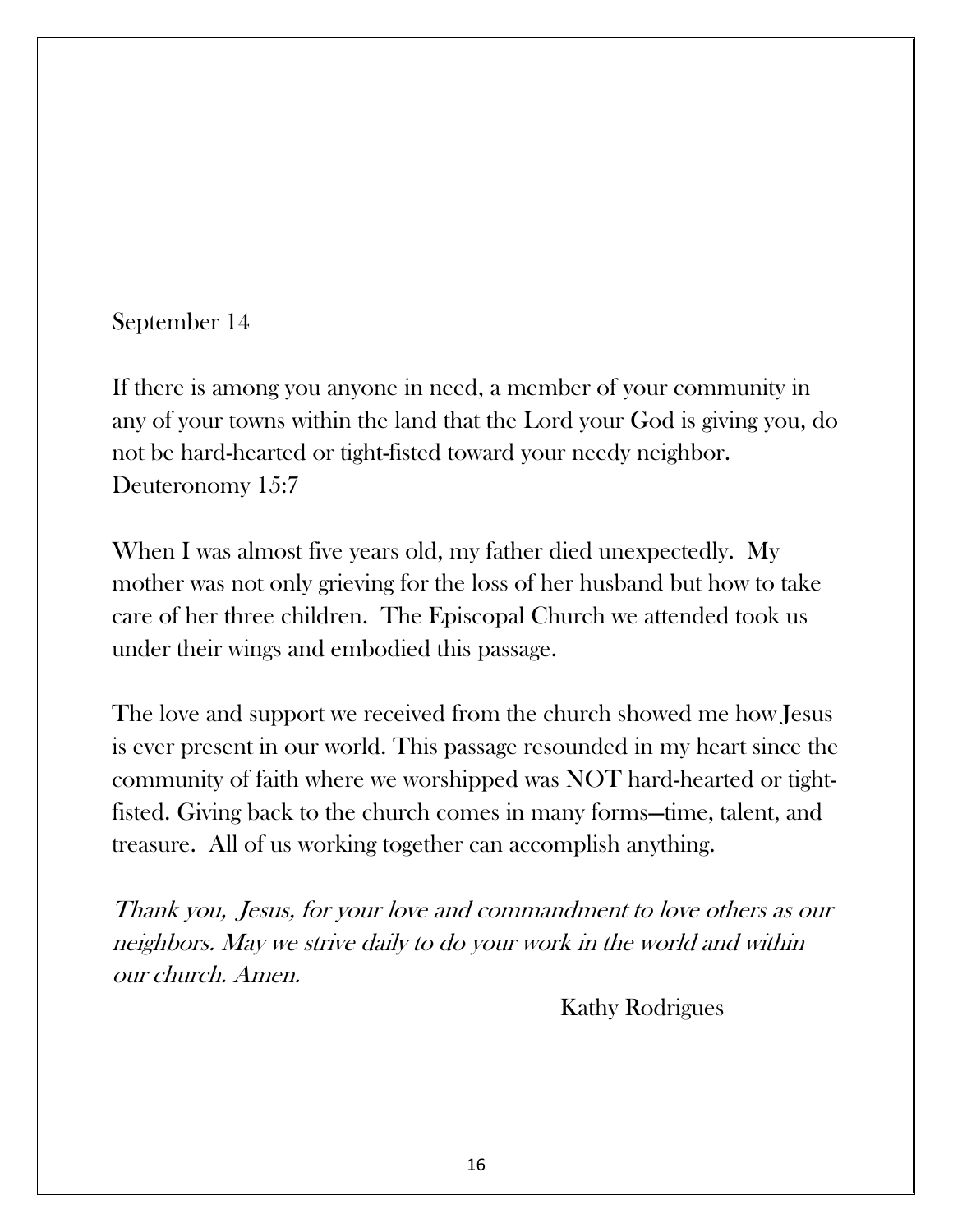September 15 Blessed are the merciful, for they will receive mercy. Matthew 5:7

Each of us yearns for communion with God, and God passionately earns for communion with us. God gave each of us spiritual gifts so that we could share his love and contribute to The Kingdom of God. We have received all sorts of blessings, and God wishes us to enjoy them. God also gives each of us spiritual gifts and means for us to strengthen the body of Christ though stewardship and service. Let us use these gifts to bless others.

Gracious God, Help us to recognize the spiritual gifts we are given and teach us how you wish us to share your love and to be good stewards. Amen.

Suzanne Moore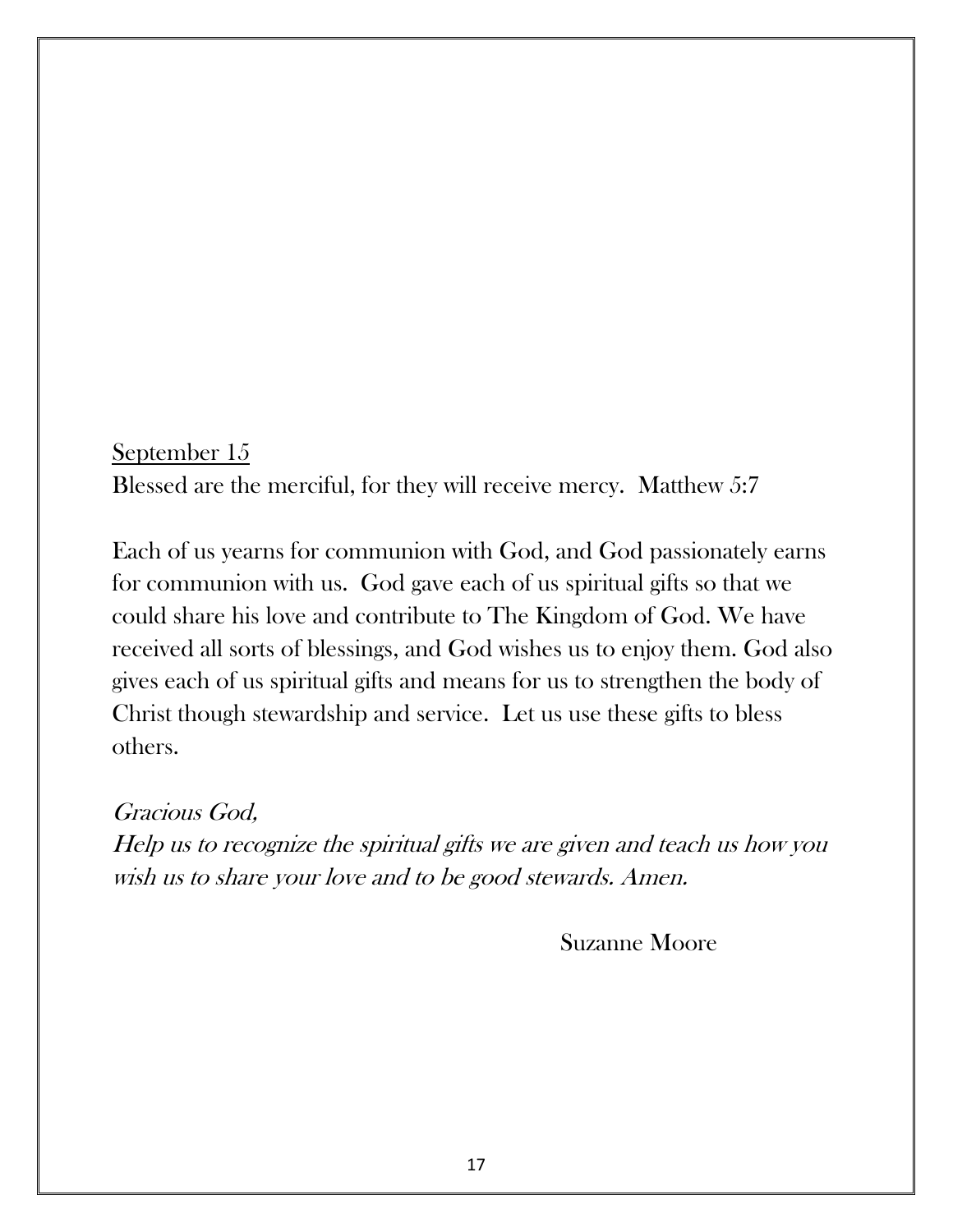September 16 Now therefore revere the Lord and serve him in sincerity and in faithfulness. Joshua 24:14

It's easy to believe we are serving our Lord with sincerity and faithfulness, but are we really?

When was the last time you honestly thought about what God wanted you to do and then did it, without wavering or side-stepping the situation? Our self-made justifications make it easy for us to avoid doing the difficult task of serving with sincerity and in faithfulness. Stop looking for a way around and move forward with God. Knowing that God is leading us in the right direction.

Almighty God, give all of us at St. Michael's the courage to serve you and only you. Help us put aside our petty thoughts and hidden agendas in order to spread your kingdom here on earth. Through Jesus Christ we pray. Amen.

Rick Young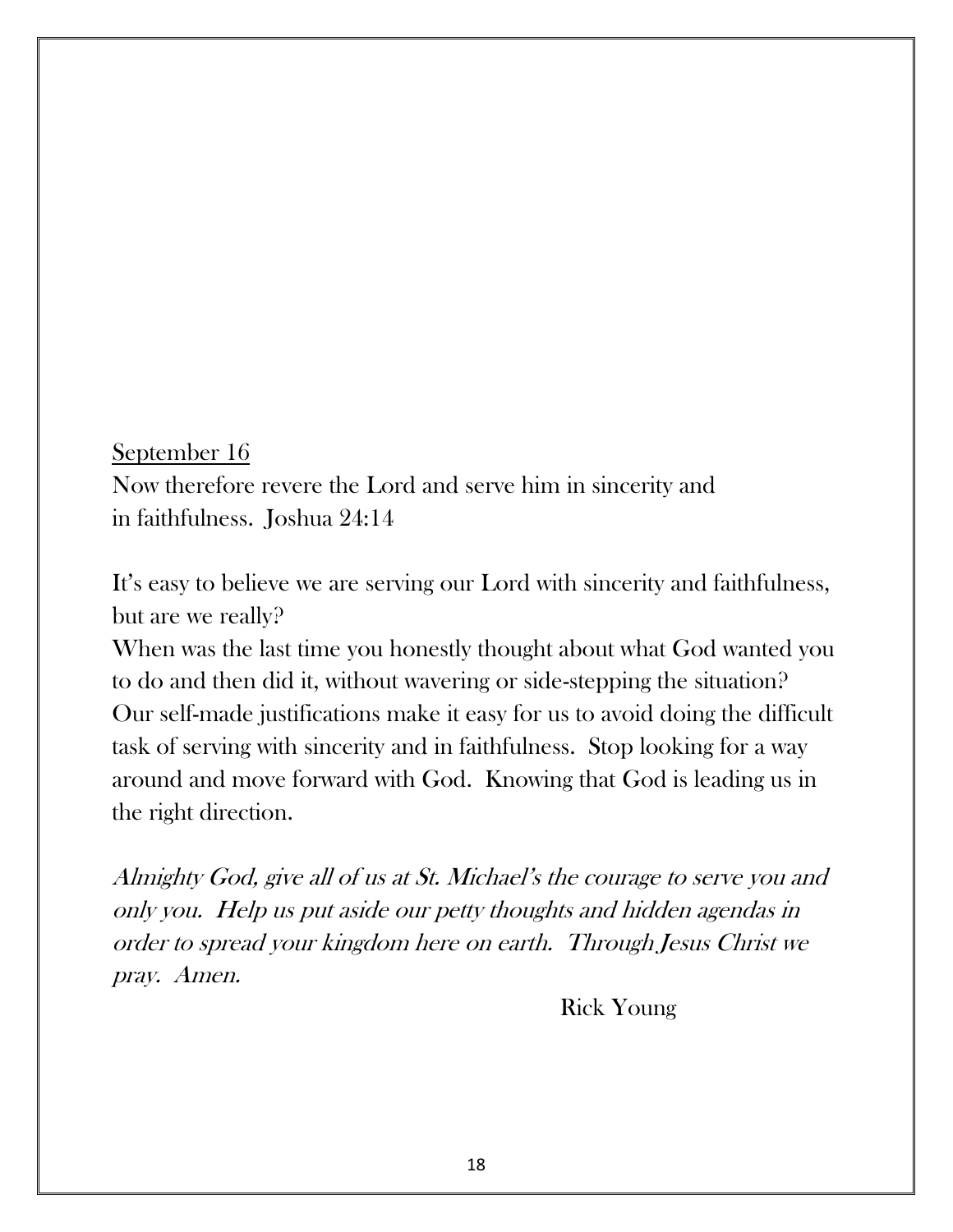September 17 Honor the Lord with your possessions and with the first produce of your entire harvest. Proverbs 3:9

By giving back to God what has been given to us we are living out the commandment to love our neighbor as ourselves. The world is in dire need of our love. We show this love by giving our very best, not what makes us comfortable giving…the first and the best. Isn't that what you would want?

Our Great Creator, you gave us this beautiful earth to live on and enjoy. We have lost the love for our planet and one another. Help us regain that love, individually and as St. Michael's community. Amen.

King Price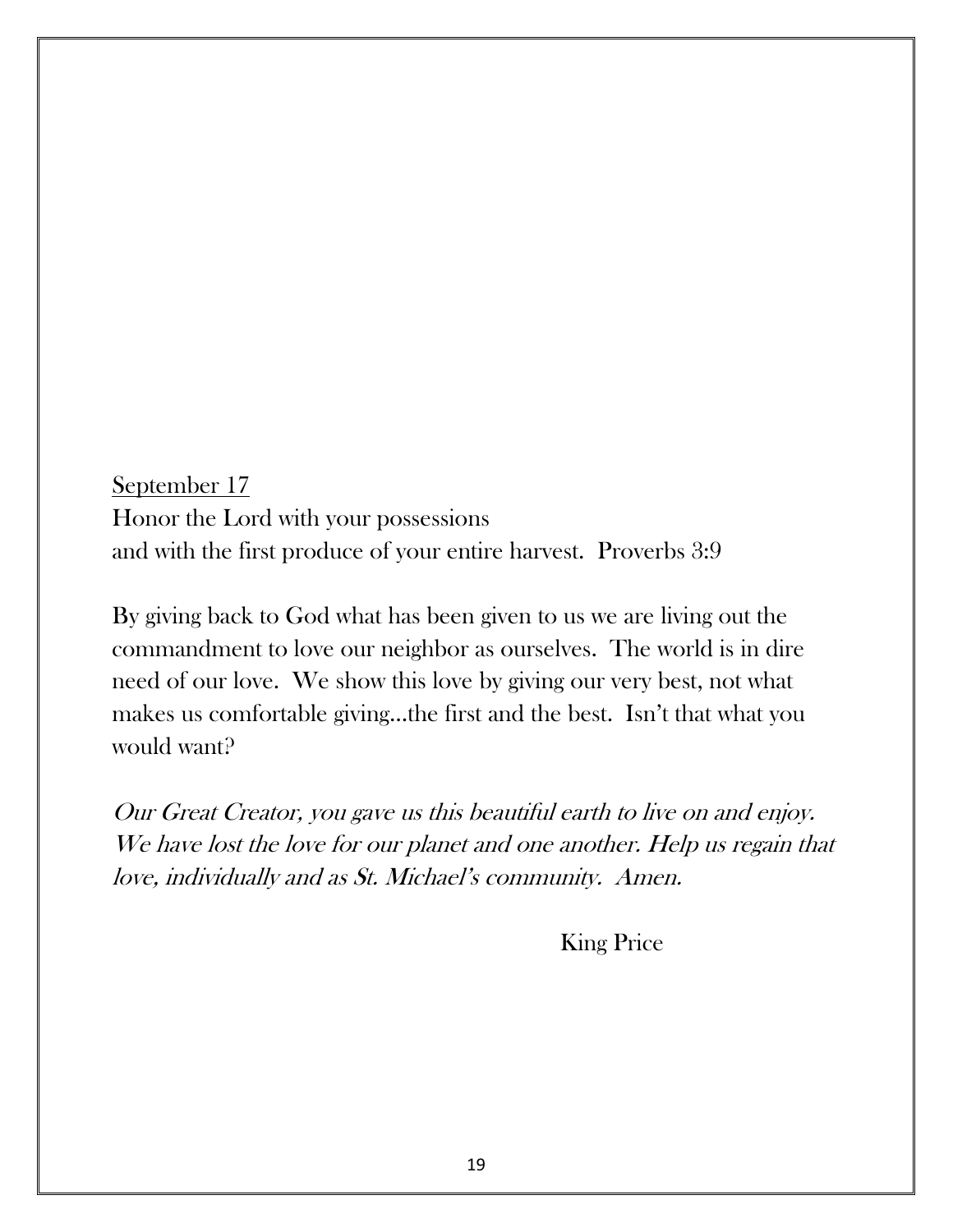Like good stewards of the manifold grace of God, serve one another with whatever gift each of you has received. 1Peter 4:10

Let us know and believe that our Creator has blessed each of us with our own special gifts of ability. Let us recognize that gift, whatever it is, in ourselves and other. Let us nurture that gift in each person we see, and especially in children. Let us look for each gift in each person and share gratitude for their contribution to the kingdom. Amen.

Tina Mahle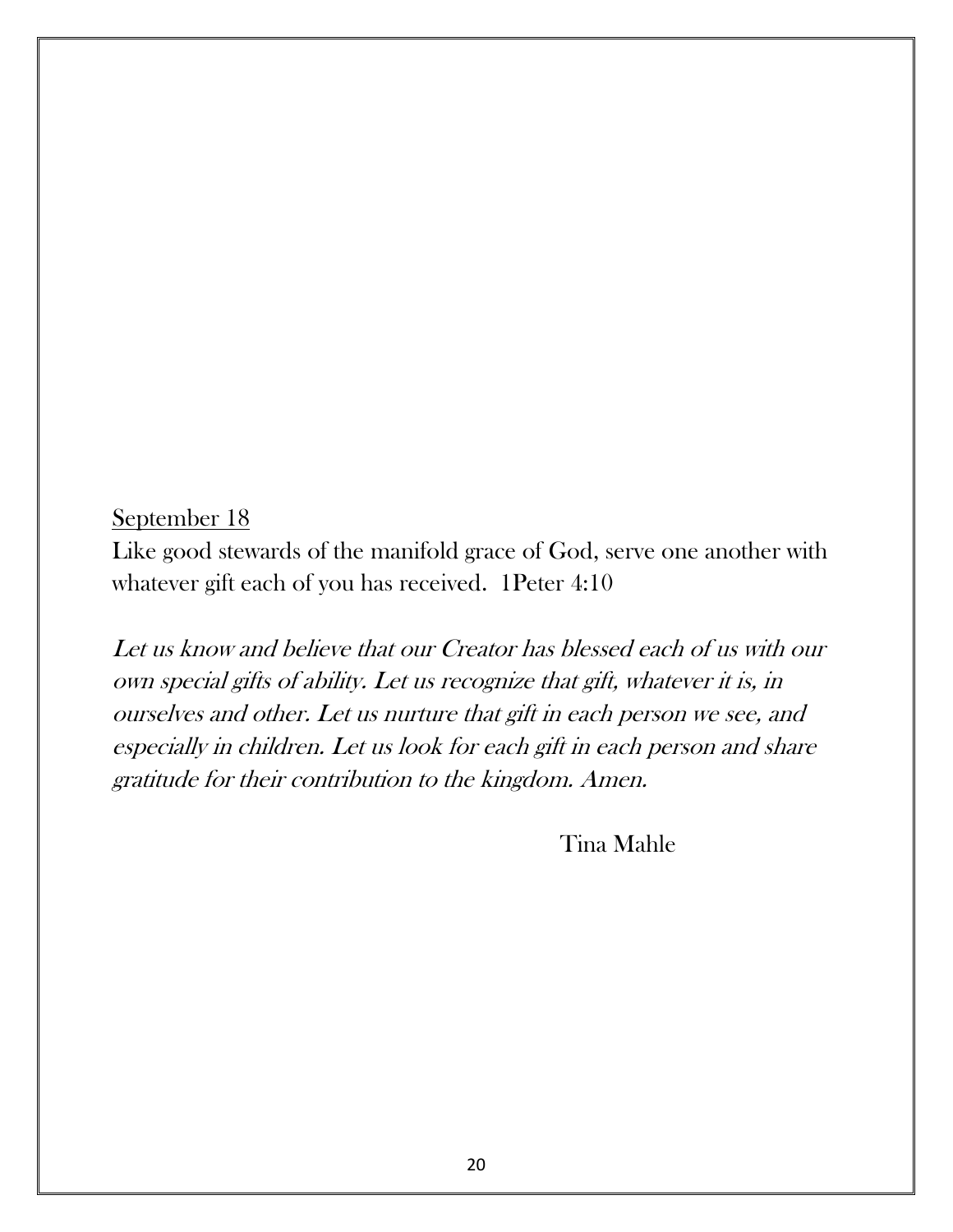In all this I have given you an example that by such work we must support the weak, remembering the words of the Lord Jesus, for he himself said, "It is more blessed to give than to receive."

Acts 20:35

Giving the gifts of time, tithing, and prayers for others are fundamental to our faith. Giving does not begin and end but is continuous in our walk with the Lord. Often what we give to others and our church is reflective of the gifts we have received from God: a hot meal, a warm blanket, financial support, prayers for a sick friend. This abundance from God allows us to share our blessings with those around us.

Lord, thank you for the many gifts you have bestowed upon us, guide our thoughts and actions so that we can share these many blessings with others. Guide us in our mission to support the weak and vulnerable in all that we do. Open our hearts and minds so that we can also humbly receive the blessings of those generous spirits around us. Guide us at St. Michaels so that our community can give in a meaningful and holy way, helping others and sharing Christ's love in all that we do. Amen.

Greg Hudson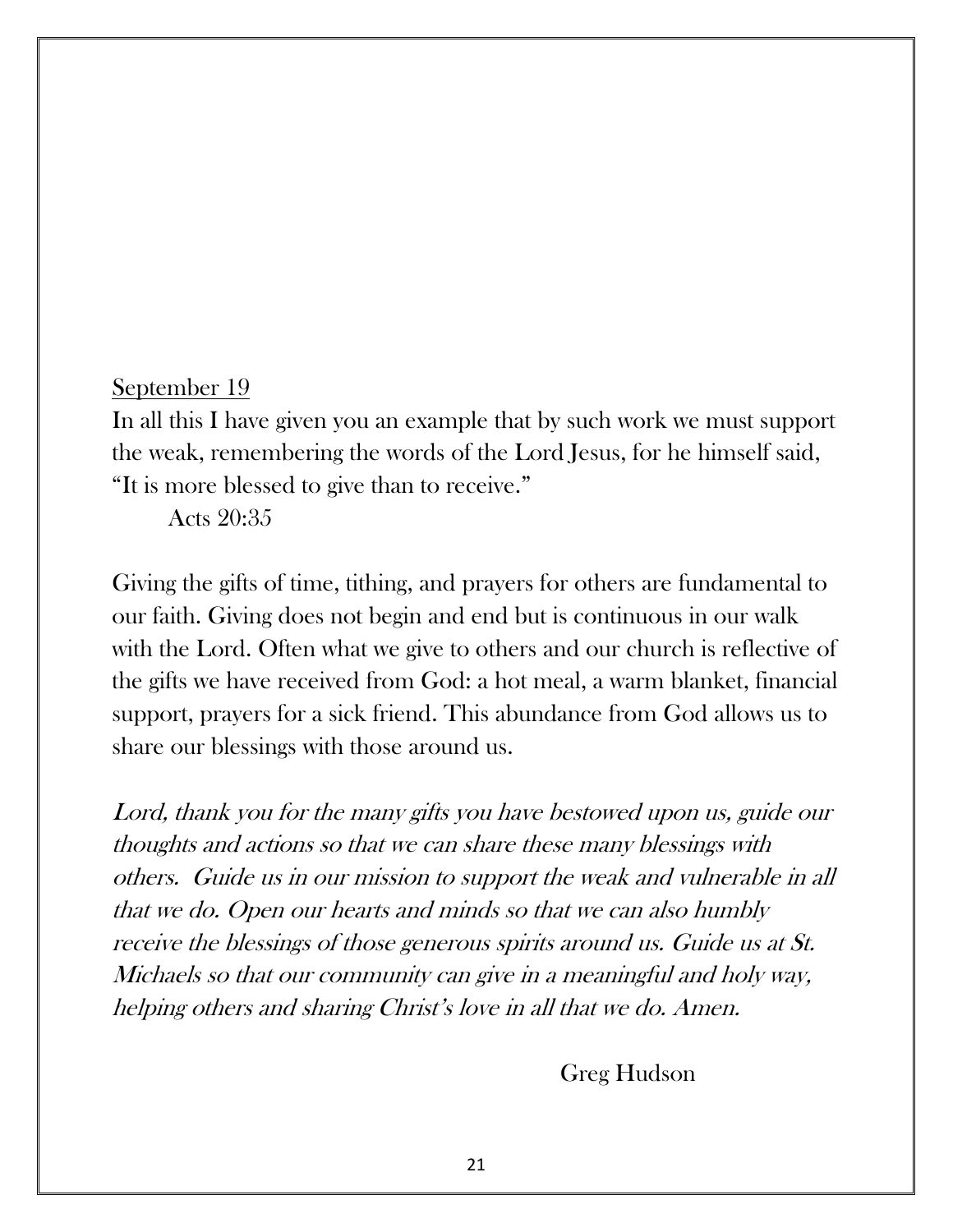Only fear the Lord and serve God faithfully with all your heart; for consider what great things he has done for you. 1 Samuel 12:24

We should not fear the Lord. We should only fear our failings. The Lord loves us as we should love the Lord, as we are commanded to love our parents. It is only natural that at times in our life we have disappointed the Lord with frivolous and thoughtless actions. The Lord continues to love, protect, and provide for us. Our obligation is to love the Lord with all our hearts, for our Lord will not give up on us.

Good Lord, forgive us for our failures of faith, and accept our generous gifts to you and the church as a sign of our gratitude for you everlasting mercy. Amen.

Howard Moore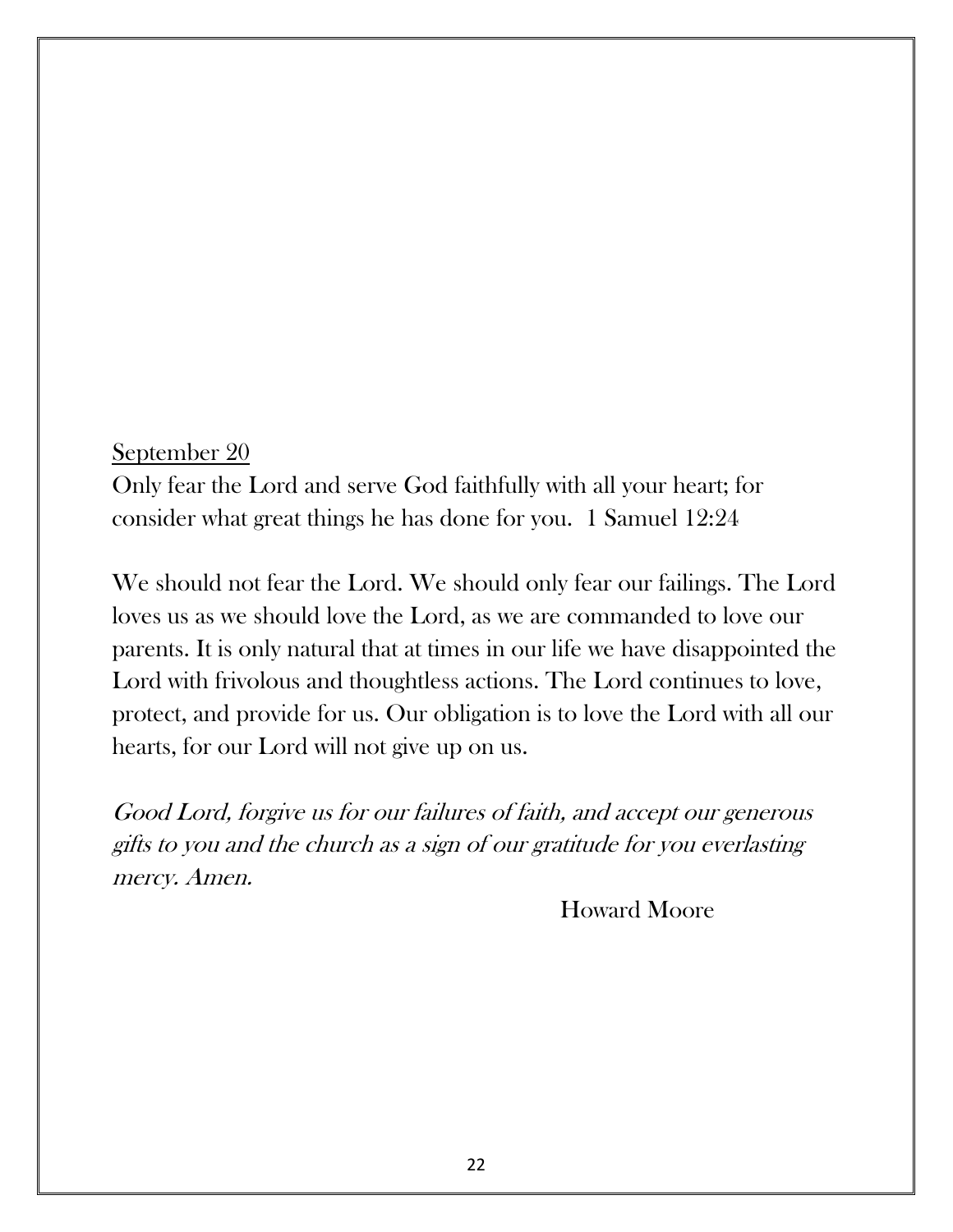Let your light shine before others, so that they may see your good works and give glory to your Father in heaven. Matthew 5:16

No doubt most of us sang the song, "This little light of mine, this little light of mine, I'm gonna' let it shine..." Now we are going to have that tune stuck in heads for the rest of the day and that's okay. Jesus said that we are the light of the world. We must let it shine. How will people see that light? Through our good works

Loving God, please make my actions today loving and good, so others can see these works. Let our light shine, to show others the glory of God. Amen.

Nelson Dent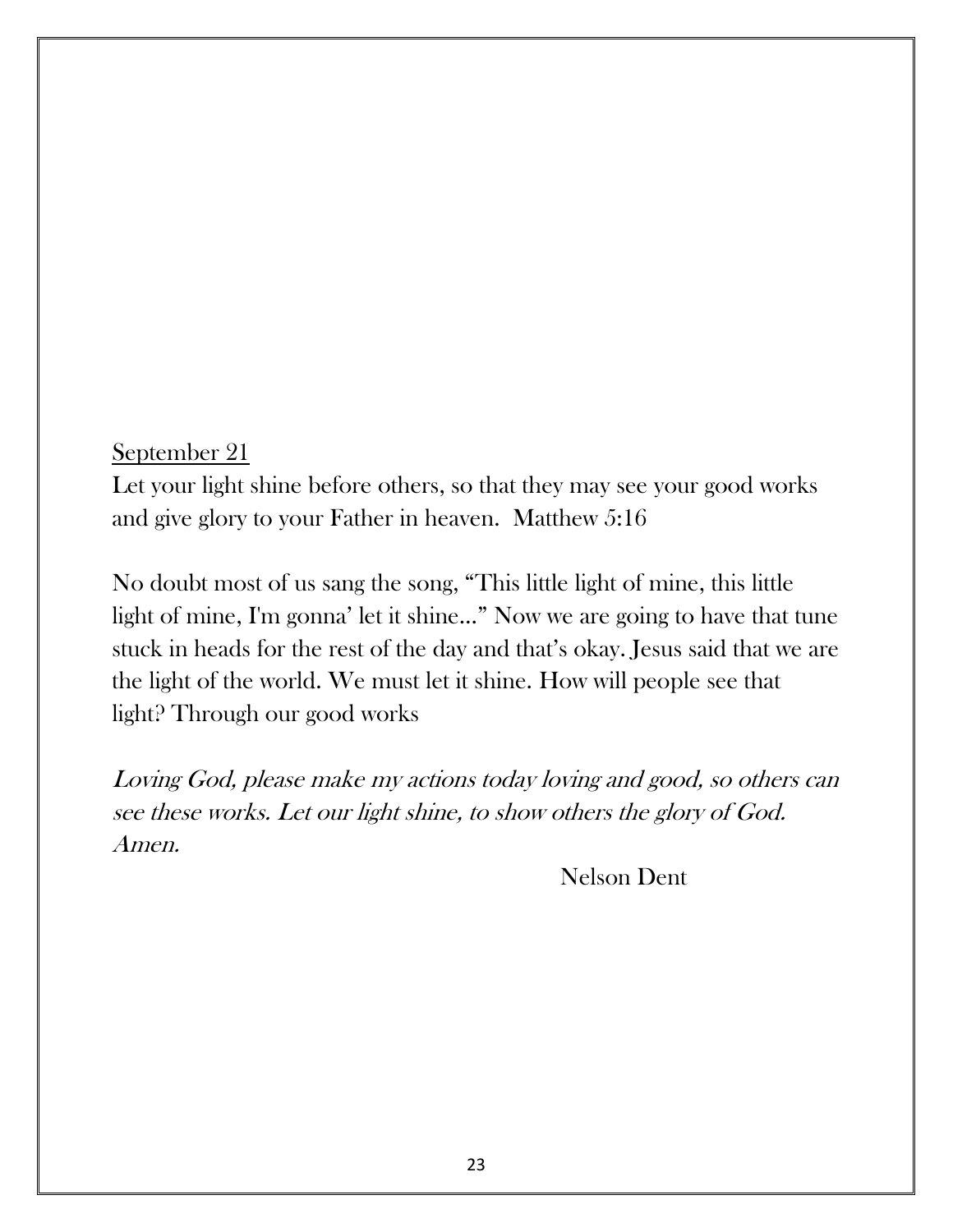Set apart a tithe of all the yield of your seed that is brought in yearly from the field.

Deuteronomy 14:22

We hear a lot about "me time", but that doesn't mean it's a new idea. The text for today references the second of the three tithes that God expects from us: give to yourself to enjoy and to learn. This can be as sublime as a trip to the Holy Land and as commonplace as a class, a weekend retreat, or a seminar. Make time and save up to refresh yourself spiritually so that the other tithes--giving back to God and giving to the less fortunate- become not a duty, but a privilege.

Creator God, you are the source of all that we have. Help us today to balance our wants and needs with your expectation that we also give to the Church and to those in need. Amen.

Rachel Armstrong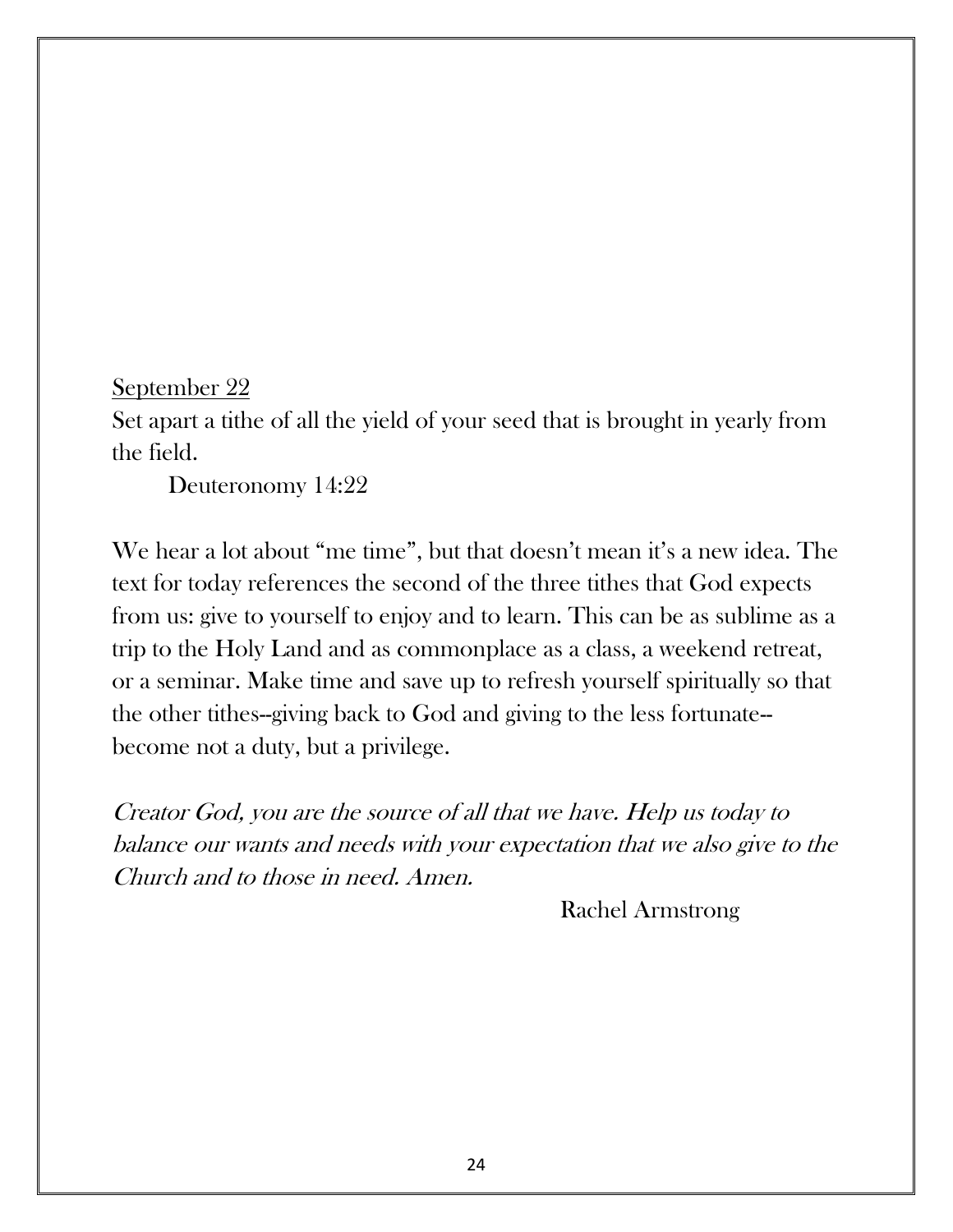September 23 The earth is the Lord's and all that is in it, the world, and those who live in it. Psalm 24:1

Everything is the Lord's. How awesome is that? All creation is the Lord's from the leviathan in the deep to the pesky mosquito. All people are the Lord's from those I adore to those I do not.

The Lord is here for everyone—those within St. Michael's and those elsewhere. It is our job to share the Lord's love with all. St. Michael's is our base from which we can reach out, sharing the good news of God, in Christ.

Lord, help us to remember that we all belong to you. Give us the strength and courage to reach out to others so that we can share your love and grace. Amen

Deacon Ann Murray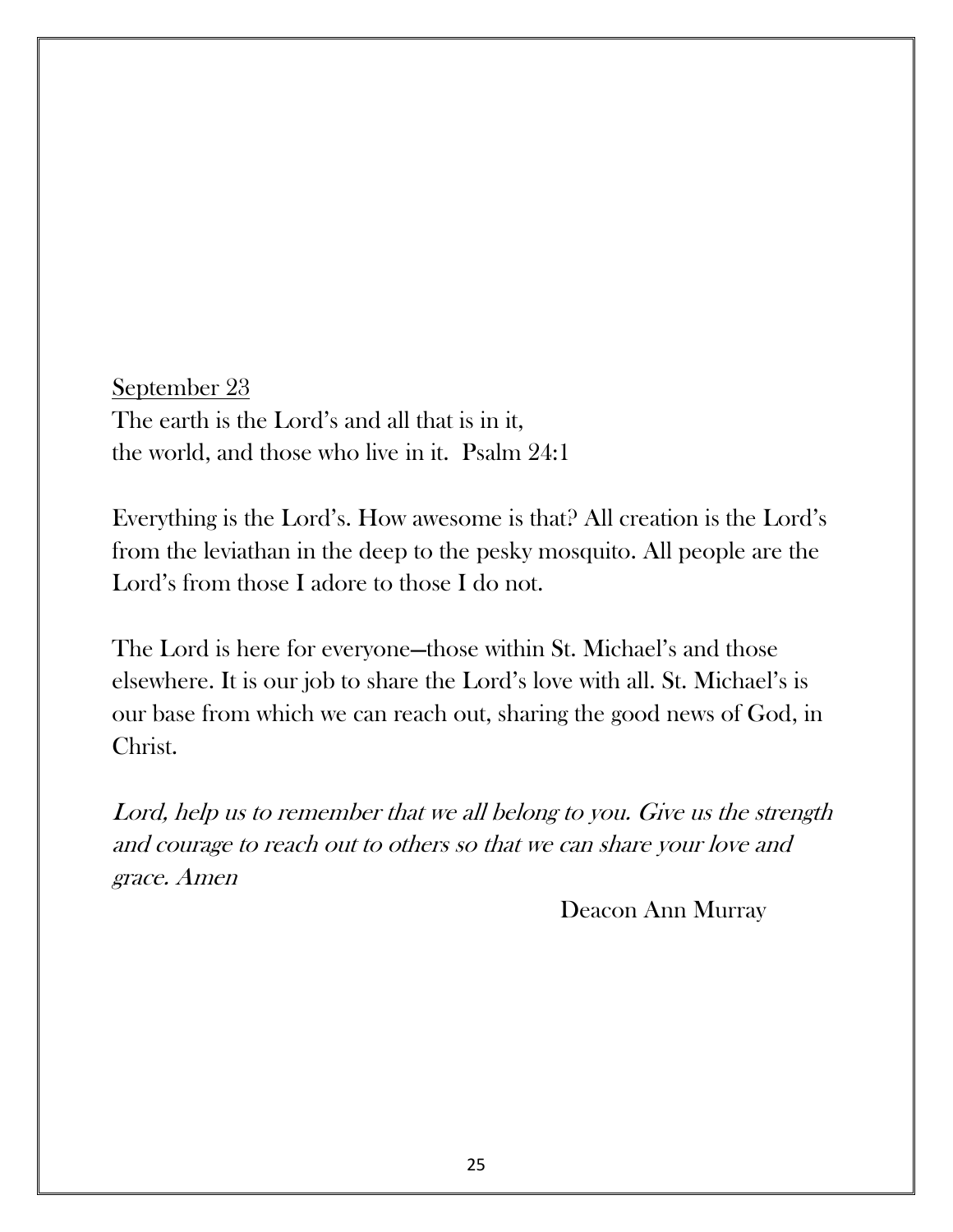When you are offering your gift at the altar, if you remember that your brother or sister has something against you, leave your gift there before the altar and go; first be reconciled to your brother or sister, and then come and offer your gift. Matthew 5:23-25

This chapter of the Gospel encompasses the Sermon on the Mount, where Jesus essentially stood up and summarized who he was, who his followers were, and how they were to live. (Spoiler alert: we're probably doing it wrong!) Much of the time, the Kingdom of Heaven is the opposite of the world in which we live. Much of the time, our sins are no less offensive to a righteous God than those big, glaring, "newsworthy" sins. In this chapter, Jesus is setting down a pattern for our spirit and our lives – and all aspects of our lives. He is laying out for us a path of humility, of mercy, of love, of service, of patience, of forgiveness, of prayer, and, yes, of giving. But the act of giving, in and of itself, is not enough. Lots of verses in the Bible deal with what our attitude should be when we give. In this verse, Jesus tells us that giving should come from a clean heart. In particular, we are to be, as the Book of Common Prayer says, "in love and charity with our neighbors." In the previous verses, Jesus says that if we hate or curse our neighbor, we "will be in danger of the fire of hell." He isn't messing around here. He's serious about this "love thy neighbor" thing. And he's telling us that, if we are approaching the altar of God, even if it's with the intention of giving to God, we *can't* rightly do it if we are harboring ill will toward another person. This "giving" thing isn't simple. It's foundational. And to do it, we have to put our souls in order.

God of mercy, help me to enter your house and approach your altar with a heart that is clean and happy. Give me the humility to love all my brothers and sisters, and not to carry grudges against them into your house. Let me come into your house with joy to give back to you from the abundance you have given me. Amen.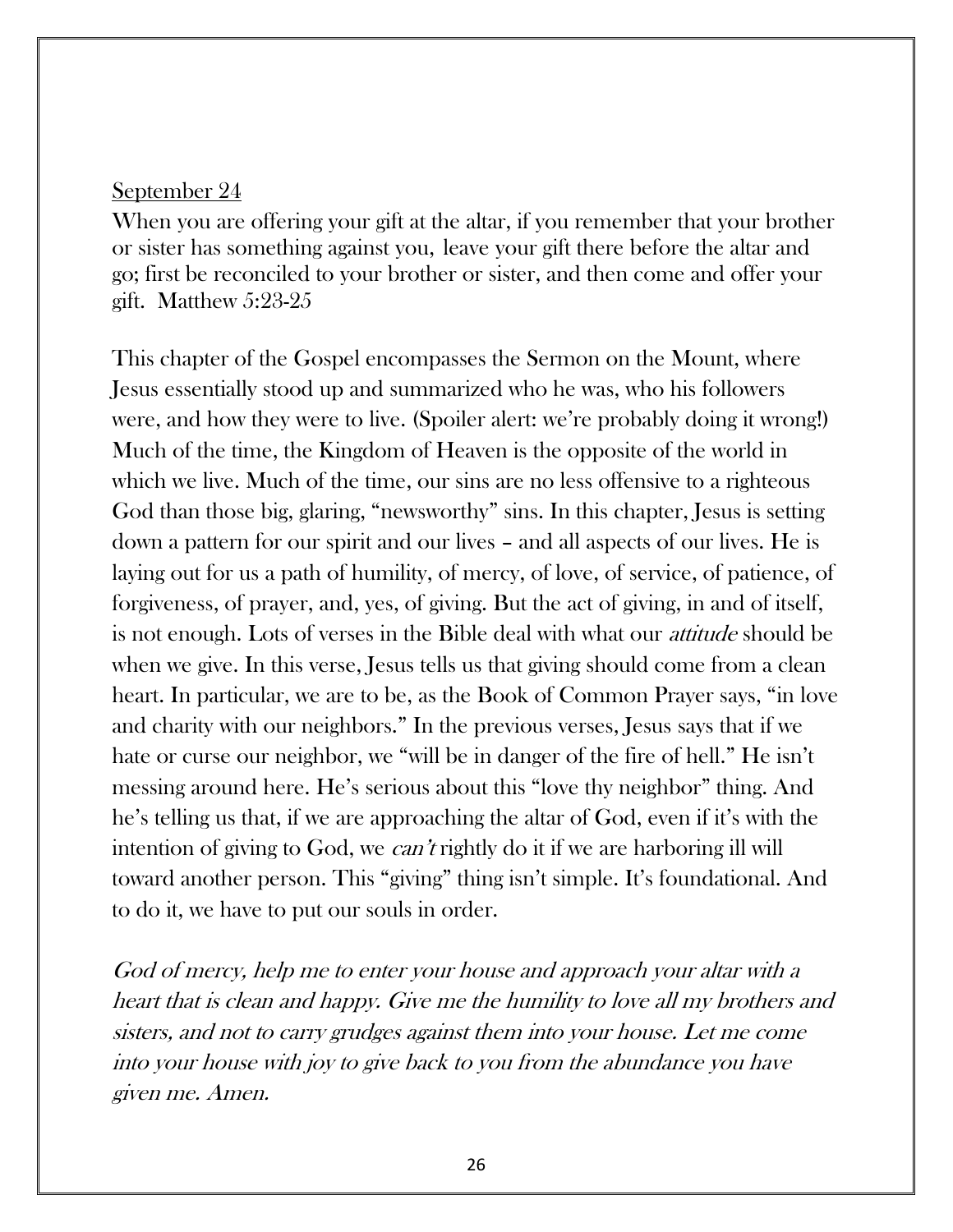#### Jeremy Wance

### September 25 The Lord is my helper; I will not be afraid. Hebrews 13:6

How can we not be afraid? How can we be confident in what happens today? Tomorrow? Easy—the Lord is our helper. Yet, not so easy—because of the uncertainties which cause us to doubt. Hebrews demonstrates the difference between a life of faith and a life of doubt. The Lord is with us and will never leave us nor forsake us. When our lives our centered on this certainty, we live are not out of timidity, but of boldness.

Creator God, thank you for your gracious dealings with those who trust in you. Each day, may we boldly say: "The Lord is my helper; I will not be afraid." Lord, help us to trust you more with each passing day, in the name of Jesus Christ we pray, Amen.

Nelson Dent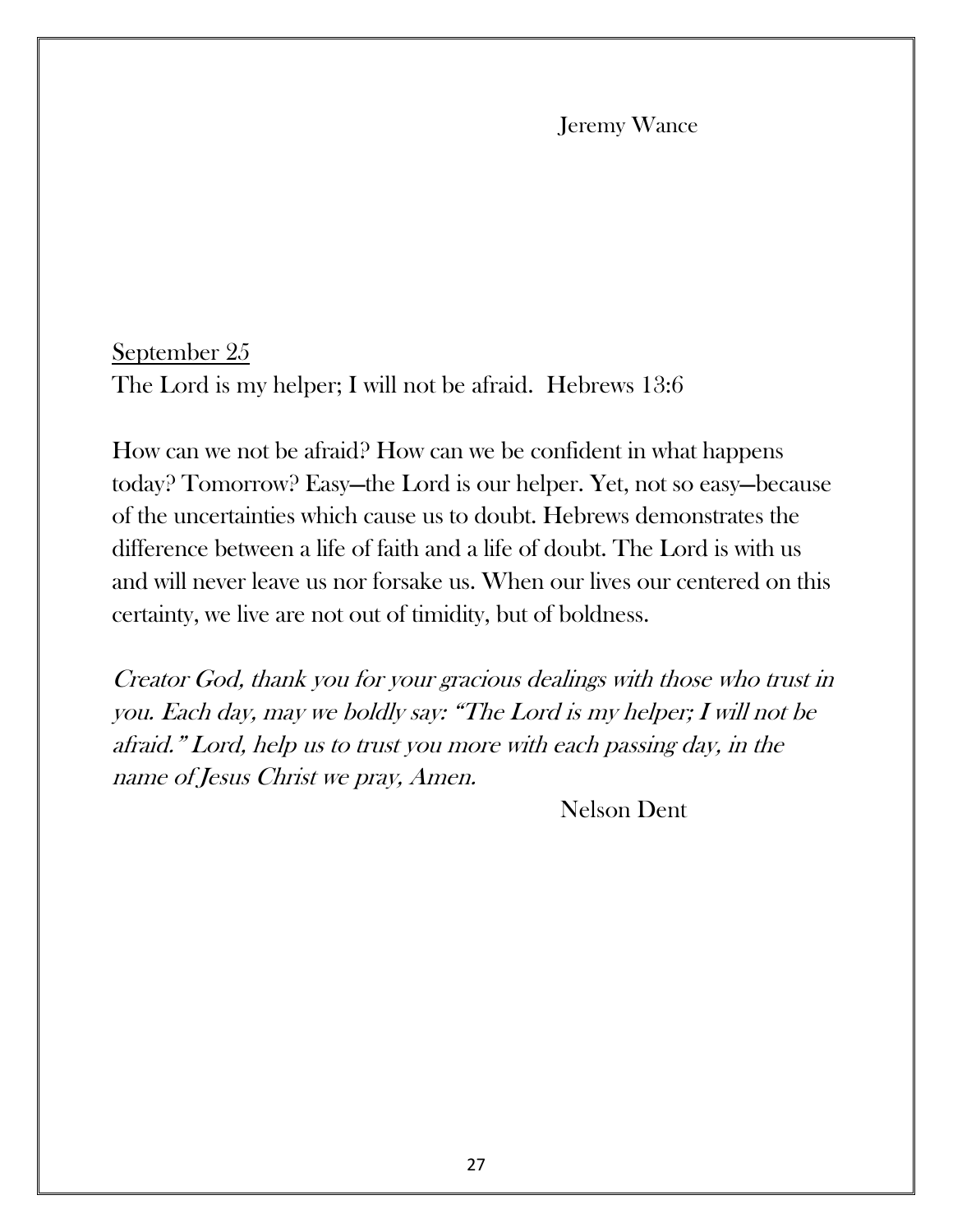## September 26 Commit your way to the Lord; trust in God, and God will act. Psalm 37:5

I often wonder where my faith comes from. I believe that through our baptismal covenant we have committed our lives to Christ. This also means we must live our lives with this understanding every day. We must actively show our trust in how we live. In doing this (if we look hard enough) we will see Gods hand in all we do and see and feel. This faith gives me great strength and peace.

Lord God, who fills all the space with in and around us, help me to always live my life to the glory of your name. Open my eyes to your great works through me and strengthen me when I am weak. Amen.

Brandt Cassidy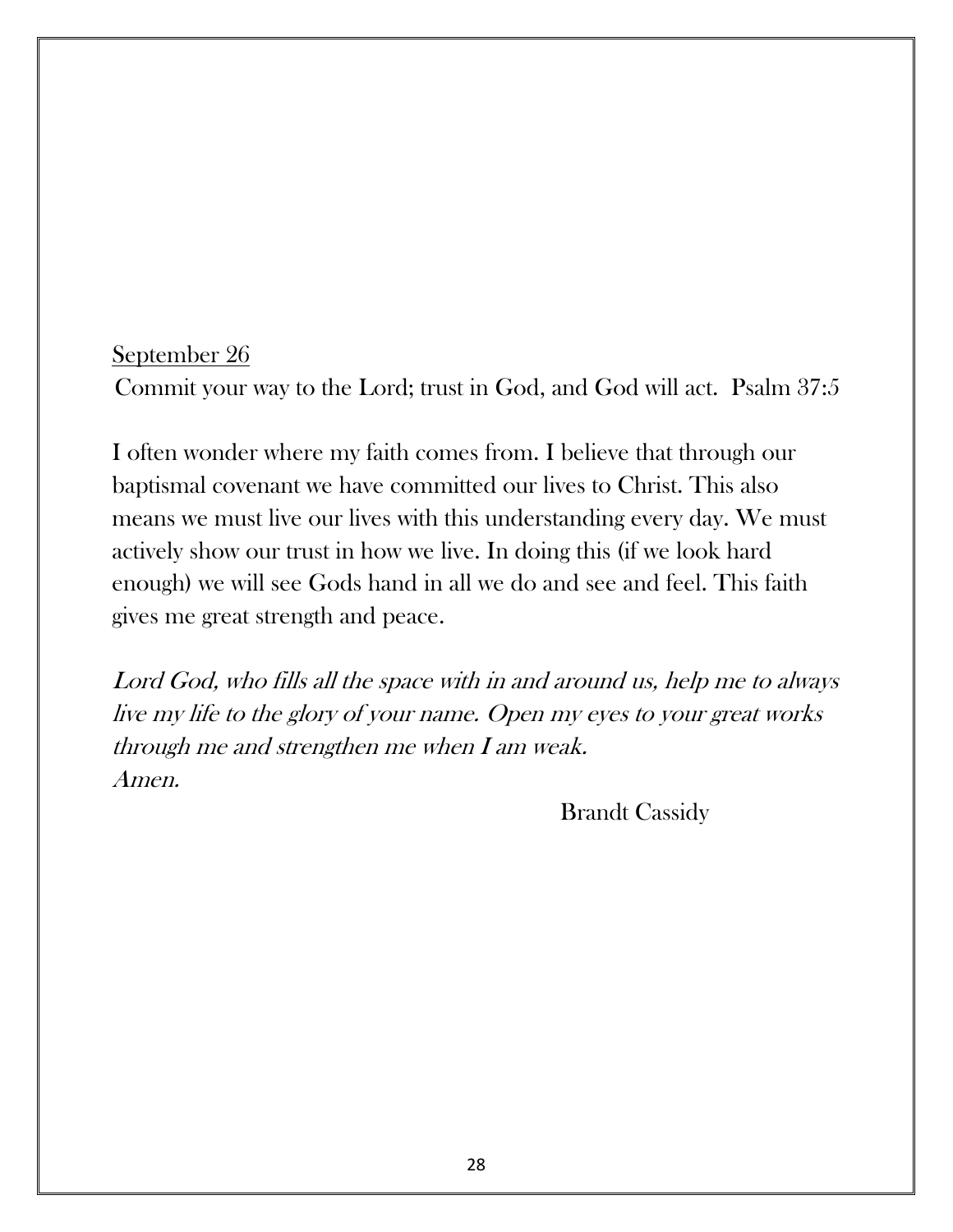All tithes from the land, whether the seed from the ground or the fruit from the tree, are the Lord's; they are holy to the Lord. Leviticus 27:30

God gives us whatever strengths of body, mind, and spirit we possess. Likewise, God provides the riches of the soil, air, and water. Therefore, everything we have comes from the Lord. Our wealth is only "ours" temporarily.

Gracious God, help us overcome human possessiveness and the temptations of ego. Let us understand and appreciate all that you have given us. Enable us to use these riches wisely. Let us face our future with grateful hearts. Amen.

Judith Phillips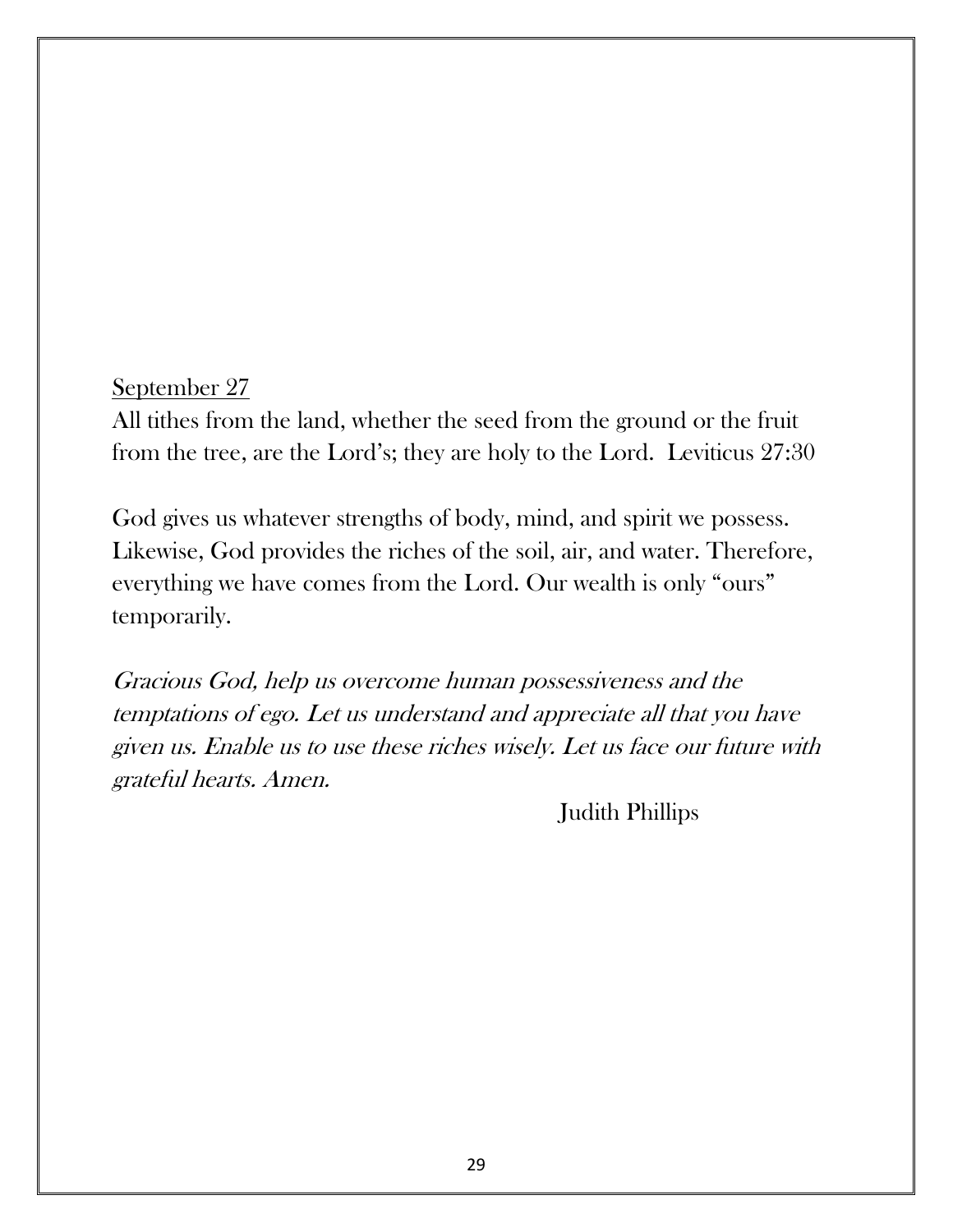If you obey my voice and keep my covenant, you shall be my treasured possession out of all the peoples. Exodus 19:5

Jesus tells us the covenant we are to keep: To love God with all our heart, and with all our soul, and with all our mind and to love our neighbor as ourselves. St. Michael's helps me keep this covenant at the forefront of my mind through weekly Eucharist—communing with God and my neighbor, through the many outreach ministries we offer, and through the opportunities we have to meet in prayer and love.

Gracious God, help St. Michael's to obey your voice and keep your commandments. Help us to remember we are your treasured possessions who are to love you, love ourselves, and love our neighbors. Amen. Deacon Ann Murray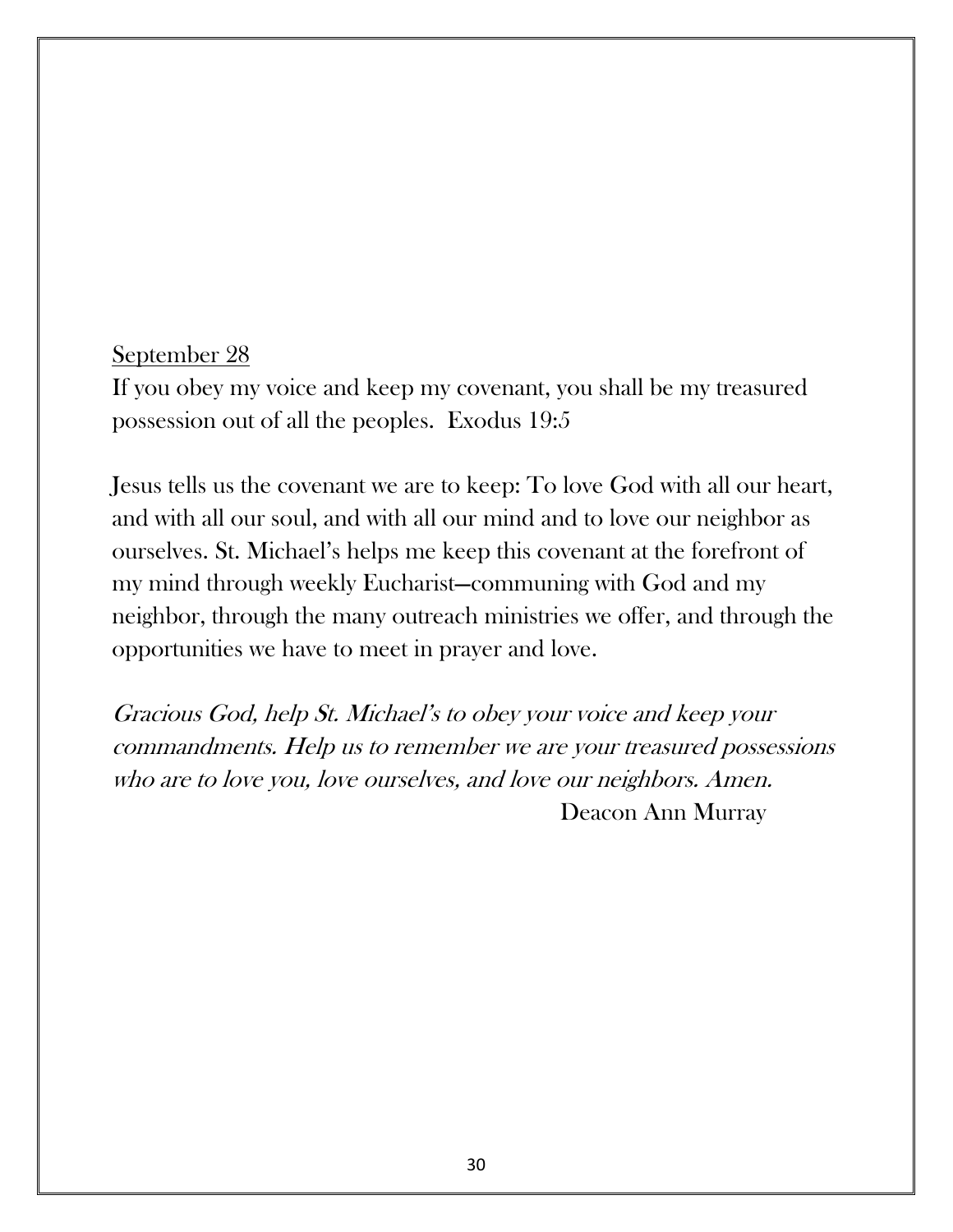From everyone to whom much has been given, much will be required; and from the one to whom much has been entrusted, even more will be demanded. Luke 12:48

God calls on us to use wisely whatever gifts we have been given. If we are entrusted to care for property or people, we are charged to do the very best we can to ensure that the job is well done. Each of us is expected to know what we do best and to figure out how we can make the world a better place. In doing so, we advance and sustain His kingdom. Some have great monetary wealth. Some have the capacity to govern and make decisions that shape lives. Some are teachers. Some are healers. Some are parents. Some are gifted with wisdom and the capacity to establish and maintain order. Some cook, clean, landscape, or build roads. Whether our gifts are large and influence great numbers of people or small and influence only our families or those we work with, we each are equally valuable in the eyes of God. Our mandate is simple: Do the best we can with what God has given us.

Almighty God, we are humbled by the gifts and talents you offer us. Guide us in our work on behalf of your Kingdom. And from time to time, let us see the good outcomes of our work. Amen.

Delma Porter